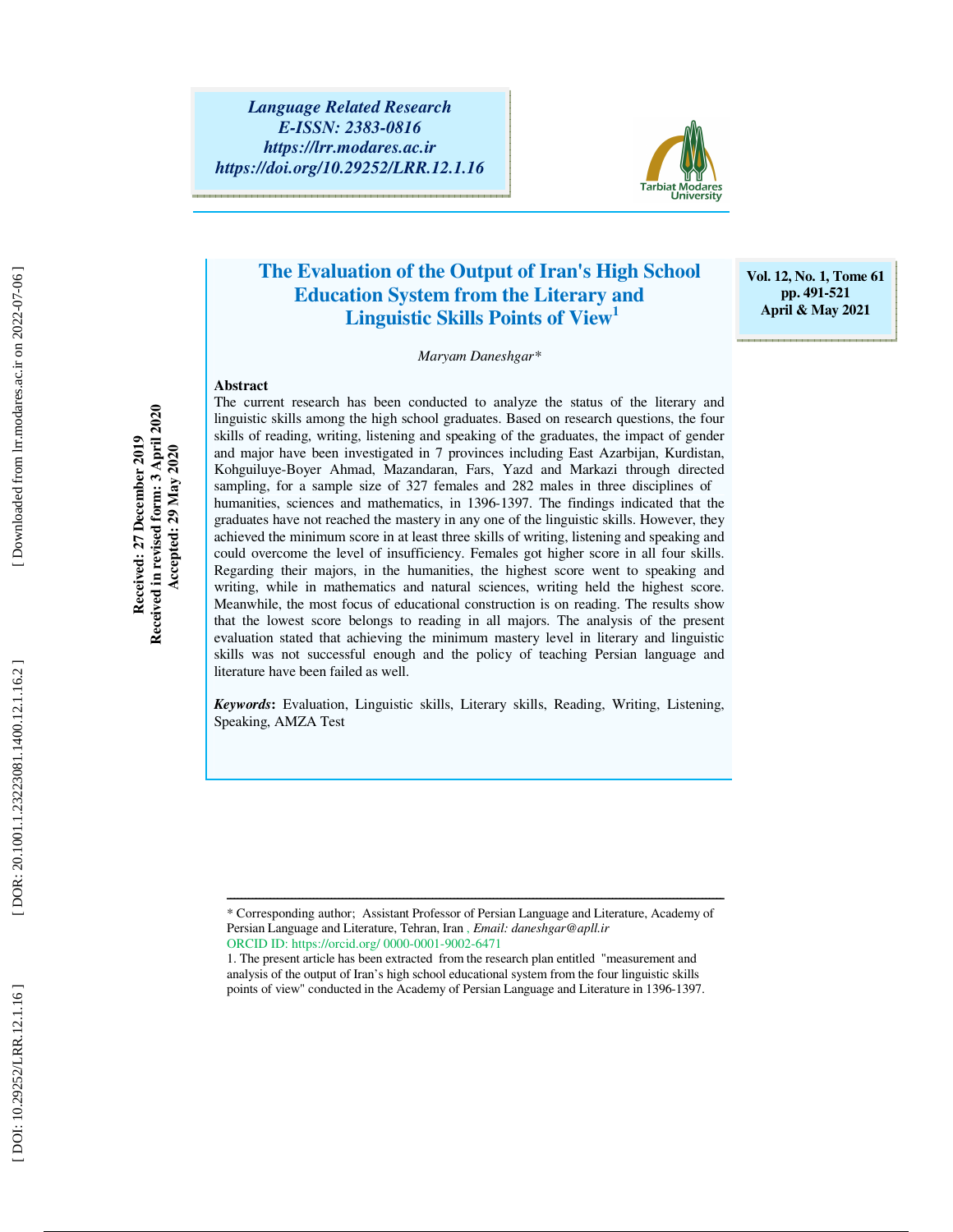### **1. Introduction**

Accurate teaching of the four language skills of reading, writing, listening, and speaking, is the first expectation in children and adolescents' education. Students are not able to develop different aspects of their competences without linguistic tools. The identification role of language and its impact on establishing the national pride is considered as another value which emphasizes the importance of teaching language skills. The current research renders the effectiveness of the twelve-year education on the graduates' literary and language skills by analyzing the status of the literary and language skills of the output of Iran's high school education system. The research questions are as follows:

1. How good are the graduates at four language skills, discretely?

2. How is any of the skills regarding the gender and field of study of the graduates?

The main hypothesis is that the output of the education system has reached the dominance level in four skills, after twelve years of education.

#### **2. Methodology**

The methodology of this research is based on cross-sectional survey. The statistical society is 34481 and the statistical sample is 609 graduates of governmental and non-governmental schools among 7 provinces including East Azarbaijan, Kurdistan, Kohguiluye-Boyer Ahmad, Mazandaran, Fars, Yazd and Markazi in three disciplines of humanities, sciences and mathematics, in 1396-1397 who are selected through cluster and multistage sampling.

Research tools are: 1. a researcher-made test (AMZA), including the four language skills, whose standardization has been done in the Academy of Persian Language and Literature. (For more information about the validity

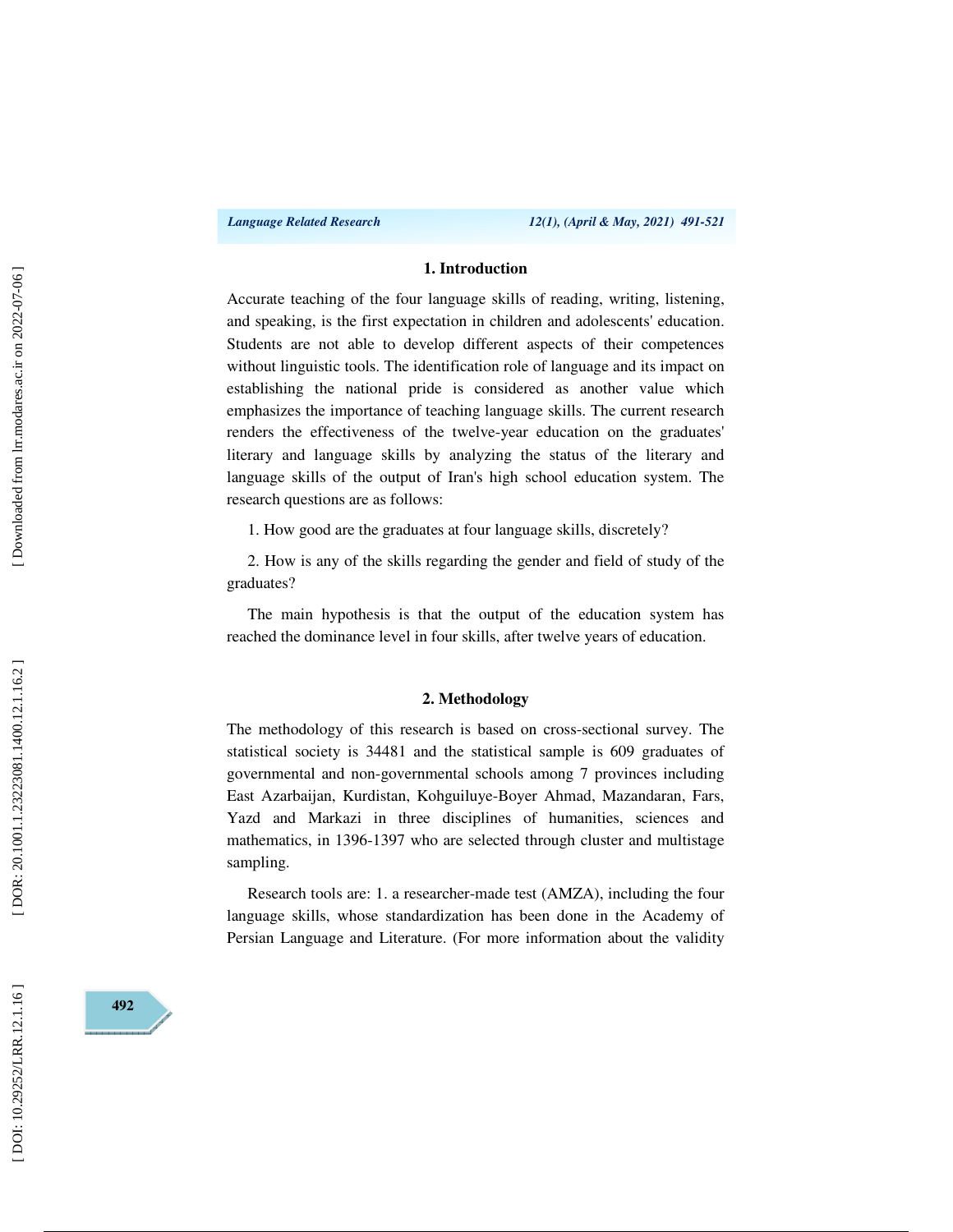and reliability of the test refer to Daneshgar, 1395, pp. 86-106; Daneshgar, 1396, pp. 236-237); 2. a polling questionnaire for experts.

#### **3. Results**

The findings indicated that the graduates have not reached the dominance level in any one of the language skills. However, they achieved the minimum score in at least three skills of writing, listening and speaking and could overcome the level of insufficiency. Females got higher score in all four skills. Regarding their majors, the groups of natural sciences and mathematics held the highest score, respectively. The group of humanities performed the weakest in all skills.

## **4. Conclusion**

In this research, the output of the education system, with provincial statistical sample, regarding the four language skills has been evaluated online and web-based for the first time in Iran. According to the main hypothesis, the output should have been reached the dominance level in using language skills after twelve years of education. However, the results show that no acceptable language competence is gained.

Reading, an acquired perceptual skill, is the most fundamental one that the formal educational construction aims at and plans for. Meanwhile, a general comparison indicate that the lowest score belongs to reading, especially in males. They failed at obtaining the minimum score (50%) and passing the level of insufficiency.

The graduates of humanities got the weakest performance among all and as in all branches of this discipline, language competence is the most significant tool for discussion, analysis and presentation, this weakness should be taken seriously.

DOI: 10.29252/LRR.12.1.16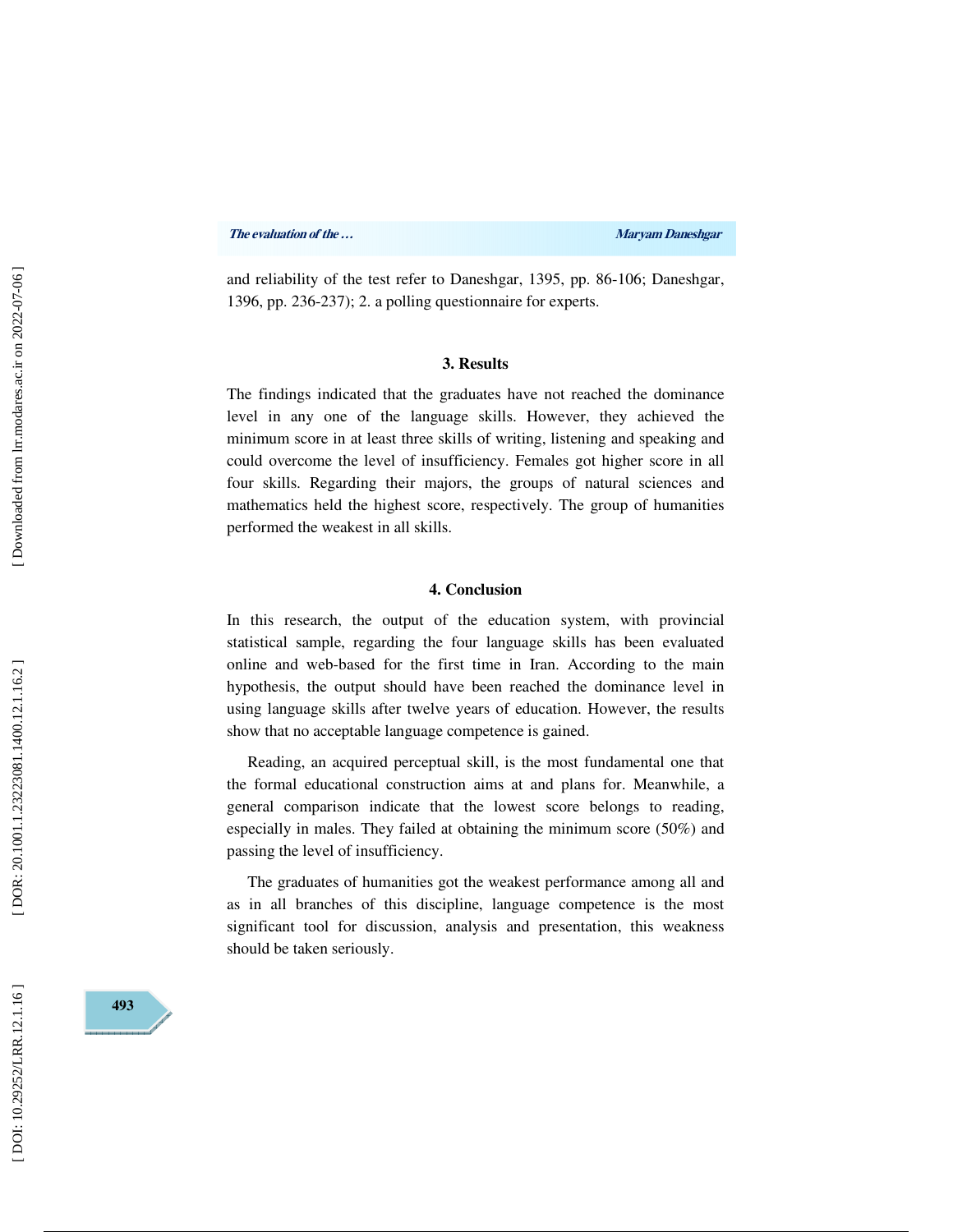*Language Related Research 12(1), (April & May, 2021) 491-521* 

Since this weak result in teaching Persian language and literature is far different from aims and objectives of "national curriculum", "Fundamental Reform Document of Education (FRDE)" and "Persian Language and Literature Secondary school curriculum guide", it is necessary for the formal organization of education to find solutions and actions to come out of current undesirable situation through revision of its macro/micro plannings and also ask for other related organizations contributions



[DOI: 10.29252/LRR.12.1.16]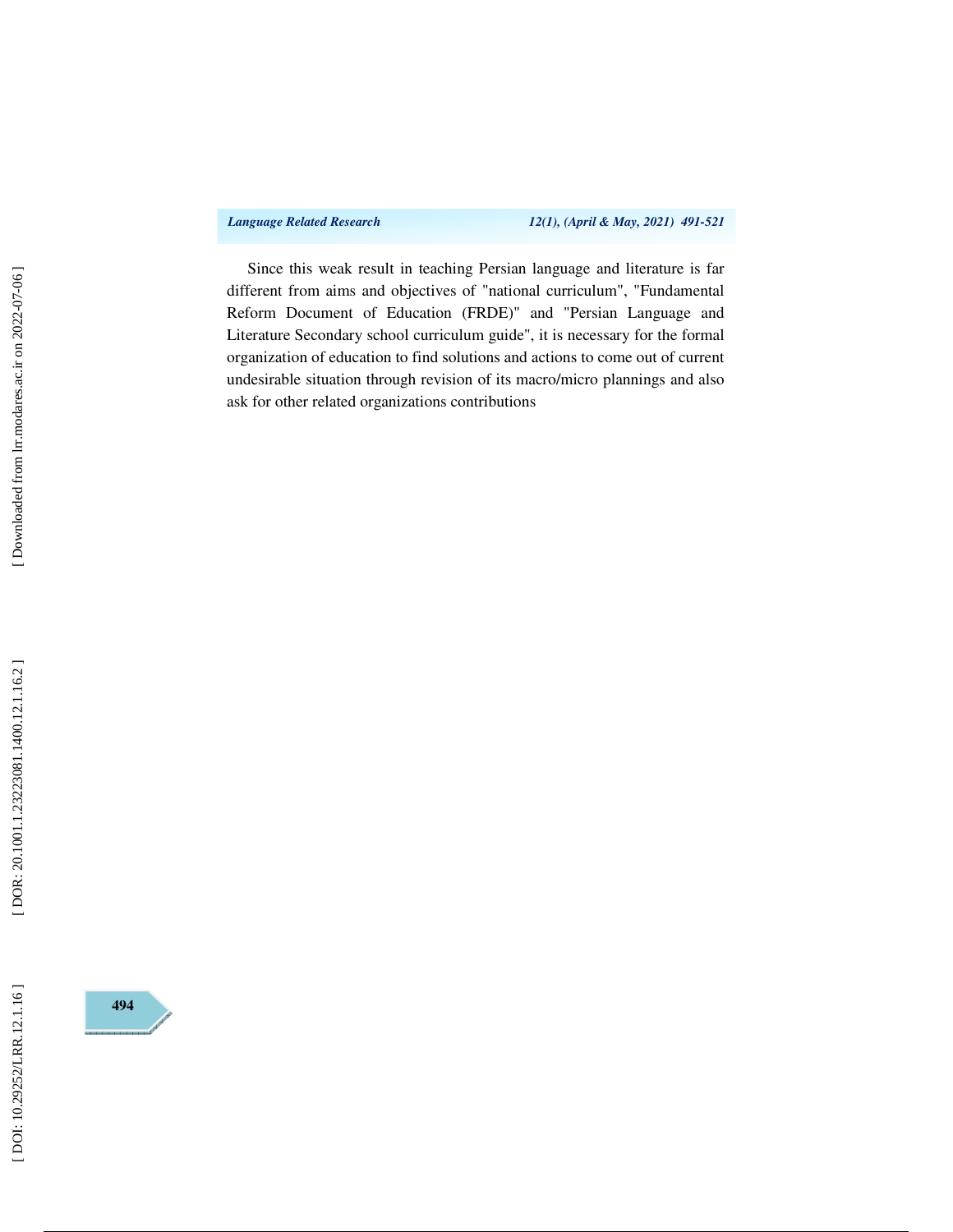

د،12 ش 1 (پياپي 61) فروردين و ارديبهشت 1400 صص491 - 521 مقاله پژوهشي

# ارزشيابي بروندادهاي نظام متوسطة كشور از منظر مهارتهاي زباني و ادبي

## مريم دانشگر \*

استاديار گروه آموزش زبان و ادبيات فارسي، فرهنگستان زبان و ادب فارسي، تهران، ايران.

دريافت: 06/ 10/ 98 پذيرش: 09/ 03/ 99

#### چكيده

پژوهش حاضر براي تحليل وضعيت مهارتهاي زباني و ادبي بروندادهاي نظام متوسطة كشور، شامل دانشآموختگان پاية دوازدهم انجام شده است. براساس پرسشهاي پژوهش مهارتهاي خواندن، نوشتن، شنيدن و سخن گفتن دانشآموختگان و تأثير متغير جنس و رشته از طريق نمونهگيري هدفمند در هفت مركز استان شامل آذربايجان شرقي، كردستان، كهگيلويه و بويراحمد، مازندران، فارس، يزد و مركزي، در سال تحصيلي ١٣٩٦ ـ ١٣٩٧، با نمونهٔ آماري ٢٨٢ پسر و ٣٢٧ دختر در سه رشتهٔ تحصيلي انساني، تجربي، رياضي بررسي شده است. يافتههاي پژوهش نشان ميدهد دانشآموختگان در هيچ يك از مهارتها به امتياز سطح تسلط در مهارتهاي زباني دست نيافتهاند. با اين حال، دستكم در سه مهارت نوشتن، شنيدن و سخن گفتن موفق به دريافت امتياز كمينه و عبور از سطح ناتواني شدهاند. همچنين، دختران در تمامی مهارتهای چهارگانه امتیاز بالاتری کسب کردهاند و تفاوت امتیاز آنها با گروه پسران معنادار بوده است. از نظر رشتههاي تحصيلي، در رشتة انساني بيشترين امتياز مربوط به مهارت سخن گفتن و با فاصلهاي اندك، مهارت نوشتن بوده است. در رشتههاي تجربي و رياضي بيشترين امتياز به مهارت نوشتن تعلق يافته است. اختلاف نتايج در مهارتهاي خواندن و نوشتن براي رشتههاي انساني در مقايسه با رشتههاي تجربي و رياضي معنادار بوده است، در حالي كه بيشترين توجه ساختار آموزشي بر مهارت خواندن است، نتايج حاصل نشان ميدهد كه در تمامي رشتههاي تحصيلي پايينترين امتياز مربوط به مهارت خواندن بوده است. واكاوي نتايج ارزشيابي بيانگر آن است كه دستيابي، حتي به كم-

\* نويسندهٔ مسئول مقاله: " E-mail: daneshgar@apll.ir

مقاله برگرفته از طرح پژوهشی «سنجش و تحلیل برون‹دادهای نظام اموزش متوسطه کشور از منظر مهارتهای چهارگانه زباني» است كه در سالهاي 1396 تا 1397 در فرهنگستان زبان و ادب فارسي اجرا شده است.

ــــــــــــــــــــــــــــــــــــــــــــــــــــــــــــــــــــــــــــــــــــــــــــــــــــــــــــــــــــــــــــــــــــــــــ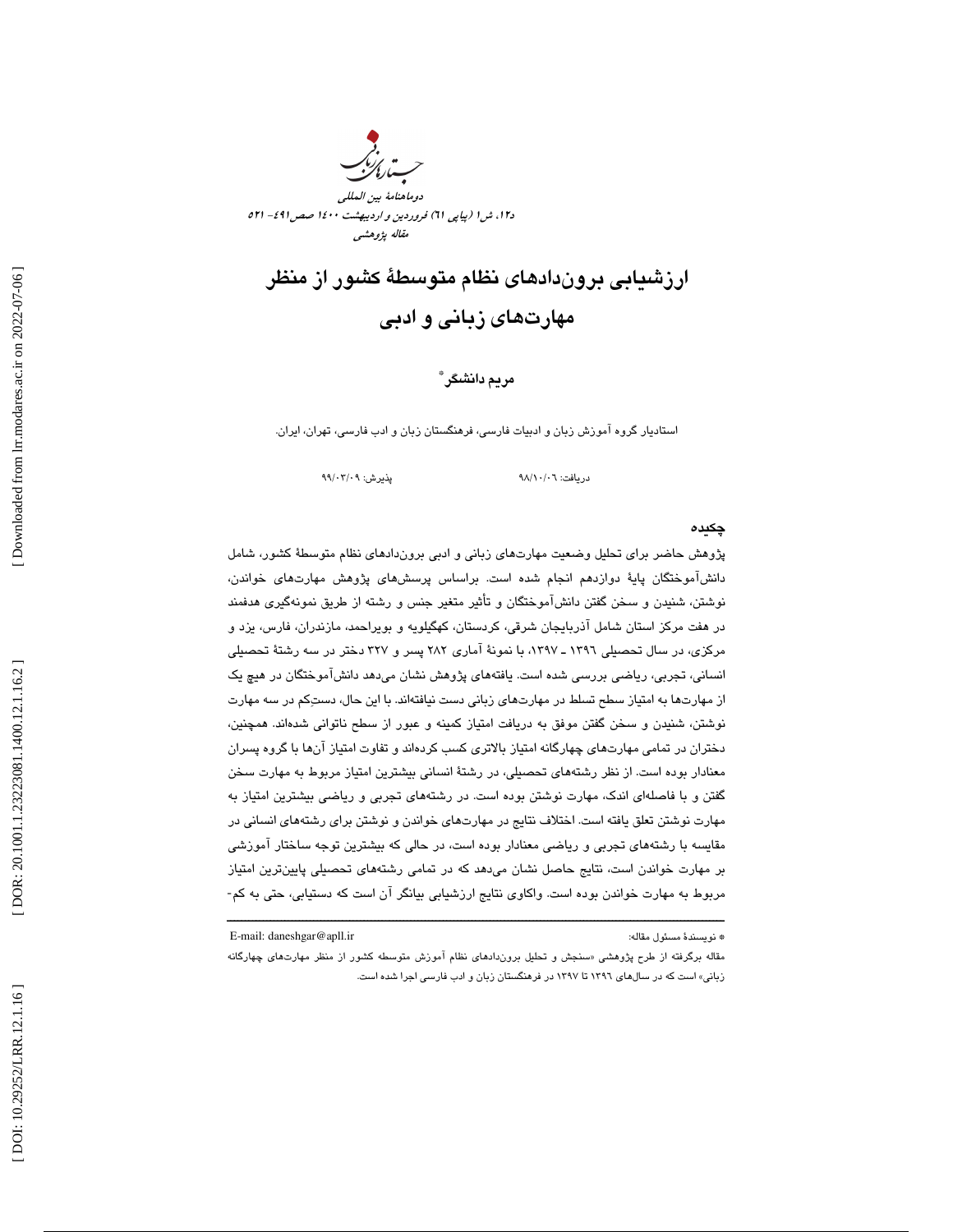ترين سطح تسلط در مهارتهاي زباني و ادبي براي دانشآموختگان ممكن نشده و سياستهاي آموزش زبان و ادبيات فارسي در مدارس با موفقيت همراه نبوده است.

واژههاي كليدي: ارزشيابي، مهارتهاي زباني، مهارتهاي ادبي، آزمون اَمزا، خواندن، نوشتن، شنيدن، سخن گفتن.

### 1. مقدمه

آموزش صحيح مهارتهاي چهارگانة زباني؛ خواندن، نوشتن، شنيدن و سخن گفتن 1 ، نخستين نتظاري است كه از تحصيل كودكان و نوجوانان در مدرسه ميرود. مهارتهاي زباني ا ابزارهاي يادگيري و كسب دانش و پاية تمامي مهارتهايي آتي افراد بهشمار ميآيند، به همين سبب، ارزشي فراتر از تمامي مهارتهاي ديگر دارند. دانشآموزان بدون ابزارهاي زباني قادر به گسترش ابعاد متعدد تواناييهاي خود نيستند و درك انديشههاي شفاهي و كتبي ديگران به كمك ابزارهاي زباني ميسر خواهد بود. گسترة تأثير مهارتهاي زباني چنان است كه تمامي فعاليتهاي اجتماعي، اقتصادي و فرهنگي افراد و به تبع آن جامعه را تحتتأثير قرار ميدهد.

جنبة ديگري كه سبب ميشود زبان داراي اهميت ويژهاي شود نقش هويتي آن است. بررسي برنامهريزيهاي زباني در گسترة جهاني نشان ميدهد تمامي كشورهاي جهان آموزش زبان ملي خود را مهم ميدانند و بستهبه سياستهاي آموزشي خود، زماني مجزا در برنامة درسي دانشآموزان به آن اختصاص ميدهند؛ اين برنامهها هر چند تفاوتهايي با هم دارد در كل بيانگر ميزان توجه نظامهاي آموزشي به زبانآ موزي است. در تصوير شمارة 1 ميزان زمان تخصيصيافته به آموزش زبان ملي در مقايسه با كل زمان آموزش، بهمنزلة يك شاخص كمي ارائه شده است.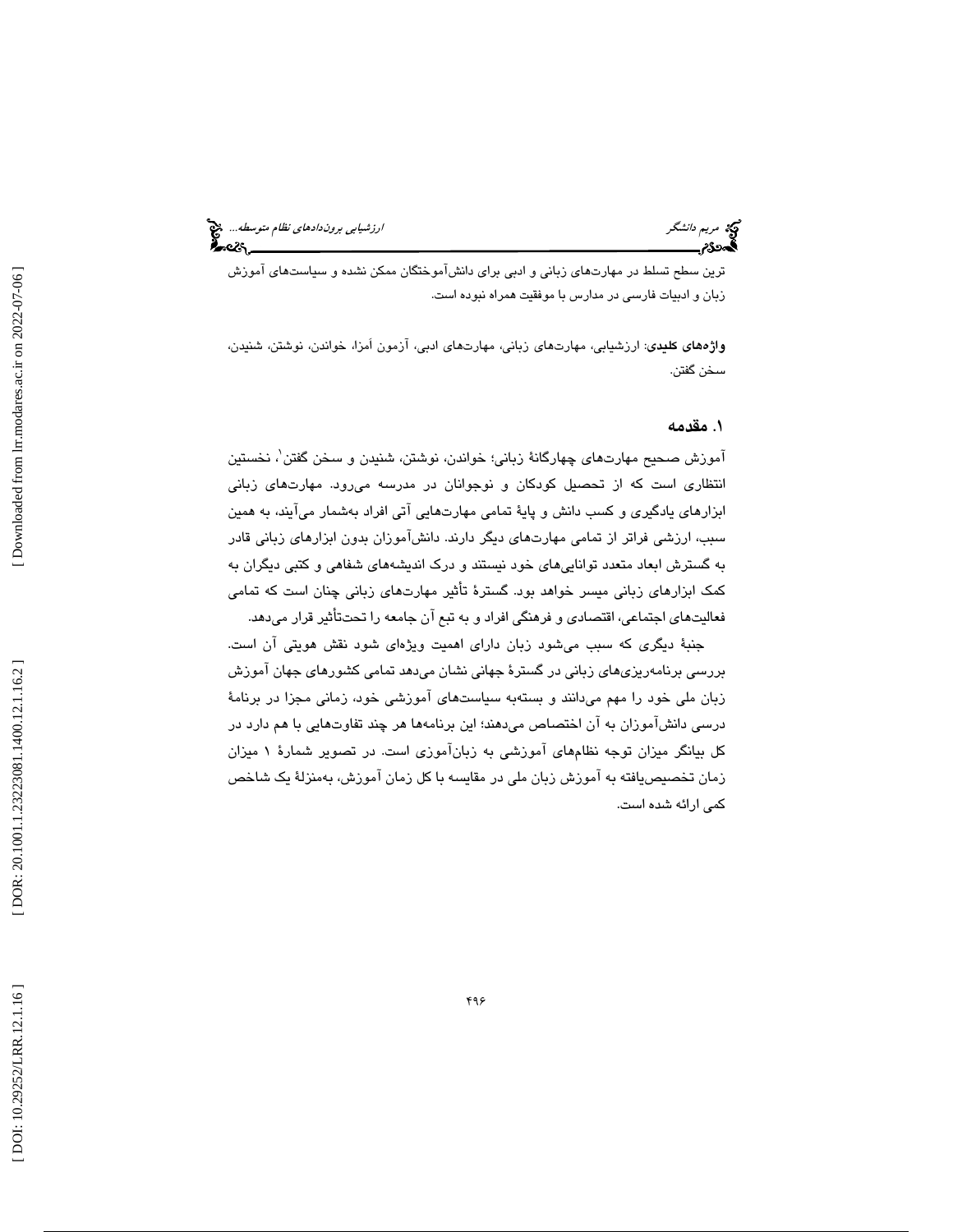

**Figure 1**: Comparison of national language teaching time to total teaching time in the first three grades of elementary school (Armand, 2018)

از حدود ششسالگي كه آموزش رسمي كودك آغاز ميشود، اولين انتظار اين است كه خواندن و سپس نوشتن را بياموزد. همچنين تصور ميشود مهارتهاي شنيدن و سخن گفتن قبلاً در محيط خانواده يا بهمدد رسانههاي جمعي كسب شده است و نيازي به آموزش ندارد. هر چند اساس اين انديشه نادرست است، نميتوان منكر رشد نسبي اين دو مهارت، كه با تولد كودك آغاز ميشود، نسبتبه مهارتهاي خواندن و نوشتن بود. آنچه اين مقاله به آن ميپردازد اثرگذاری آموزشهای دوازدهساله بر مهارتهای زبانی و ادبی بروندادهای<sup>۲</sup> آموزش و پرورش است. بر اين مبنا، پرسشهای پژوهش عبارتاند از: ۱. مهارتهای نوشتن، خواندن، شنيدن و سخن گفتن دانش!موختگان كشور به تفكيک چگونه است؟، ۲. وضعيت هر يک از مهارتهای چهارگانه با توجه به متغیر جنس چگونه است؟ و ۳. وضعیت هر یک از مهارتهای چهارگانه با توجه به متغير رشتة تحصيلي چگونه است؟ فرضية اصلي آن است كه بروندادهاي نظام تحصيلي پس از 12 سال تحصيل به سطح تسلط و چيرگي در استفاده از مهارتهاي چهارگانة خواندن، نوشتن، شنيدن و سخن گفتن رسيدهاند. براي پاسخ به اين پرسشها نمونهگيري هدفمند از هفت استان كشور با روش خوشهاي چندمرحلهاي صورت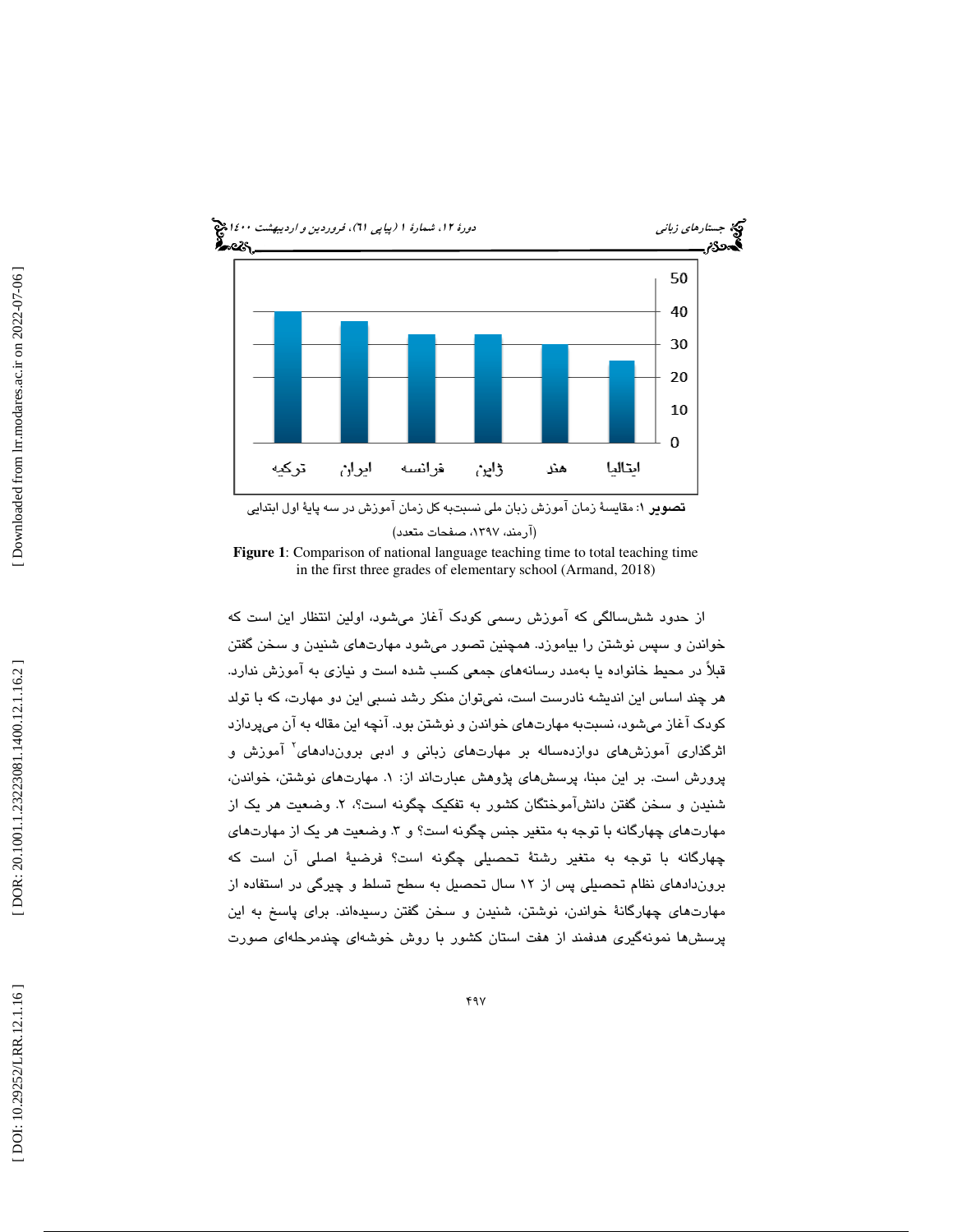گرفت و 609 دانشآموز دختر و پسر پاية دوازدهم در رشتههاي تحصيلي انساني، تجربي و رياضي جمعاً در 2415 آزمون سنجش مهارتهاي زباني خواندن، نوشتن، شنيدن و سخن گفتن شركت كردند.

## 2. پيشينة پژوهش

درمورد مهارتهاي زباني دانشآموزان فارسيزبان بررسيهايي انجام شده است، اما همة تحقيقات متمركز بر يكي از مهارتهاي زباني و در سطح محدود بوده و مطالعة چهارمهارتي شامل خواندن، نوشتن، شنيدن و سخن گفتن در سطح كشور و در پايان دورة 12 سالة تحصيلي تاكنون در زبان فارسي سابقه نداشته است. نزديكترين پژوهش به مقالة حاضر، مقالهٔ «مهارتها*ی* دانش۱موختگان نظام متوسطه با محوریت درس زبان و ادبیات فارسی (مطالعهٔ موردی: شهر تهران)» با نمونهٔ آماری ۳٦٦ نفر از دانشآموختگان نظام متوسطه است كه مطالعهاي چهارمهارتي در سطح شهر تهران است و نتايج آن نشان مي دهد كه در هيچ يك از مهارتهاي چهارگانة زباني، دستيابي به سطح معيار و تسلط نسبي (دريافت نمرة 12 از 20 معادل 60 درصد امتياز كل) ممكن نشده است. در مقايسه ميان مهارتها، كم ترين نمرة ميانگين به مهارت خواندن و بيشترين نمرة ميانگين به مهارت سخن گفتن تعلق يافته است. در تمام مهارتها، عملكرد دخترها مطلوبتر بوده است. همچنين، بررسي رشتههاي تحصيلي سهگانة انساني، تجربي و رياضي ناظر به عملكرد معيارِ دانشآموختگان رشتة علوم تجربي در برابر دو رشتهٔ تحصیلی دیگر بوده است (دانشگر، ۱۳۹۲). همچنین، باید به مقالهٔ «سنجش ملی پیشرفت تحصيلي زبان فارسي» اشاره كرد كه به سنجش مهارتهاي دانشآموزان پايهٔ چهارم و پنجم ابتدايي و دورهٔ سهسالهٔ راهنمايي ۲۹ استان كشور پرداخته است و نشان ميدهد كه عملكرد دانشآموزان پايههاي مختلف (چهارم و پنجم ابتدايي و اول، دوم و سوم راهنمايي) در خواندن و فهميدن، درك معنا و كاربرد كلمهها، املاي كلمهها، دستور زبان و آيين نگارش و كل آزمون در سطح كشور و در بيشتر استانها پايينتر از حد متوسط است (پاشاشريفي و دانشپژوه، ۱۳۸۳، ص. ۲۷).

مطالعات تكمهارتي در حوزة ارزشيابي مهارتهاي زباني معمولاً بر يكي از مهارتهاي خواندن و نوشتن متمركز است: دانشگر و همكاران (1396) وضعيت مهارتهاي نوشتاري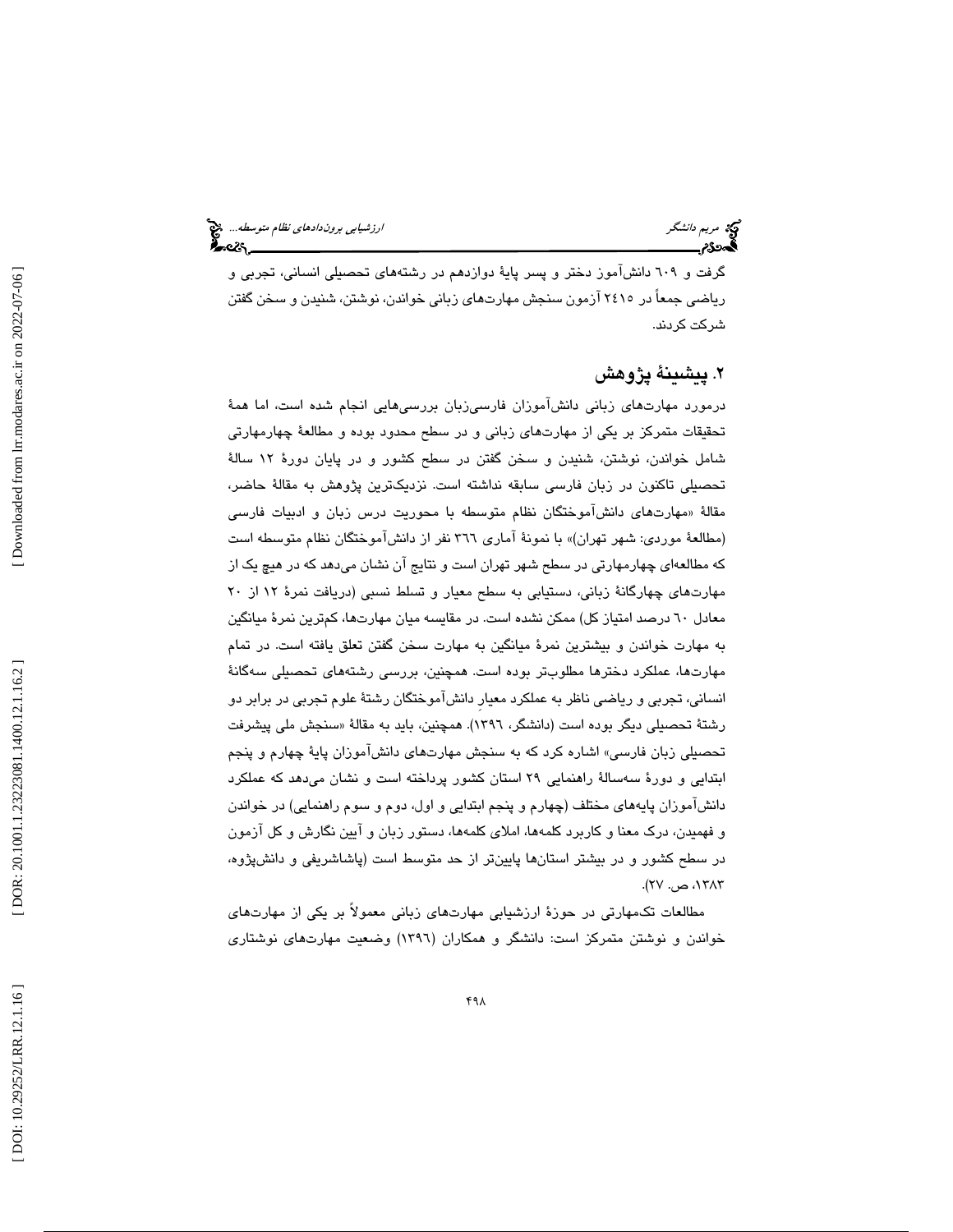چهارصد دانشآموختهٔ شهر تهران را بررسی كردهاند. تقییان و همكاران (۱۳۹۷، صص. ۳ ـ 30) به بررسي مهارت خواندن و ويژگيهاي اصلي آن شامل درك اطلاعات صريح متن، استنباط، تلفيق و تفسير، واژگان بر 816 دانشآموز پاية ششم پرداختهاند. خسروي (،1397 صص. 154 ـ 160) نيز به بررسي مهارت خواندن و خردهمهارتهاي آن شامل درك مستقيم متن، ويرايش زباني، كشف ارتباط مطالب با يكديگر، شناخت واژه در بافت متن و درك استنباطي متن، پرداخته و مشكلات خواندن 377 دانشآموختة دختر و پسر شهر تهران را بررسی کرده است (عباسی و همکاران، ۱۳۹۸، صص. ۱۹۶ ـ ۱۹۲). پایاننامهٔ او ضمن ارزیابی آزمون اَمزا به مقايسة آن با آزمون ملي NAEP ــ كه هرساله در امريكا براي بررسي ميزان پيشرفت مهارتهاي خواندن و نوشتن دانشآموزان در پايههاي چهارم، هشتم و دوازدهم برگزار و گزارشهاي آن در سطح منطقهاي و كشوري به تفكيك متغيرهاي متعددي مانند جنس و نوع مدرسه ارائه ميشود ــ پرداخته و ويژگيهاي مهارت خواندن را در اين دو آزمون از نظر اهداف، روش، شكل و محتواي آن با يكديگر مقايسه كرده است. موسوي (1398) نيز آزمون اَمزا و آزمون NAEP را از منظر مهارت نوشتن مقايسه كرده و با استفاده از دادههاي اَمزا، خطاهاي نوشتاري دانشآموختگان را در چهار گروه خطاهاي نگارشي، خطاهاي دستوري، خطاهاي فني و خطاهاي سهوي بررسي كرده است. همچنين، در تحقيقاتي ديگر به كاستيهاي موجود در آموزش از چند منظر توجه شده است؛ ضعف منابع آموزشي زبان فارسي (صحرايي و شهباز، ،1391 ص. 28)، كاستيهاي كتابهاي درسي و تأثير آن بر مهارتهاي دانشآموزان (سلطاني، 1389)، ضعف آموزش ناشي از عدم صلاحيت حرفهاي معلمان (كيان و همكاران، ١٣٩٧، ص. ١١٨؛ الهامپور، ١٣٨٤، ص. ١١٣؛ عباسيان، ١٣٧٣)، بيتوجهي به شيوههاي نوين آموزش مهارتهاي زباني مانند بازبيني و ويرايش متن توليدشده (عامری و پورنيكصفت، ١٣٩٦، صص. ١٩٧ ـ ١٩٩)، غفلت از ارتباط مستقيم ميان مهارتهای چهارگانه و تأثير هر يك بر بهبود عملكرد ديگري (فرامرزي و همكاران، ،1390 ص. ) 41 و ارائة مبهم و كلي هدف،هاي اموزش زبان فارسي (داناي طوس، ١٣٩١، ج. ٤/ ص. ٦٠٠).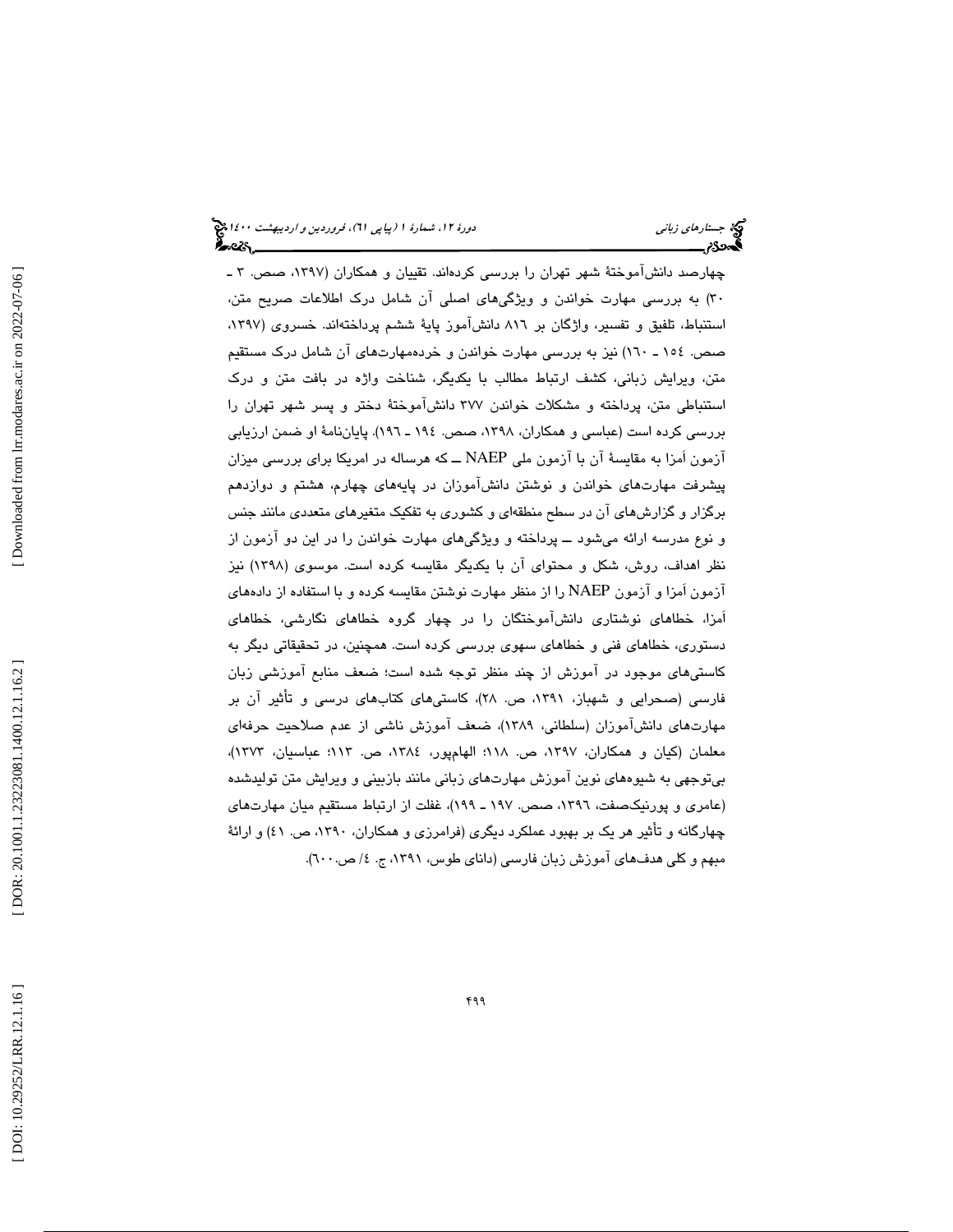## 3. چارچوب نظري

ارزشیابی<sup>۳</sup> بهمنزلهٔ یکی از عناصر برنامهٔ درسی، نقش مؤثری در تمامی مراحل آموزش از اغاز تا پايان دارد: «مفهوم ارزشيابي اموزشي مترادف است با فرايند تعيين، تهيه و گرداوري دادهها به منظور قضاوت دربارهٔ پدیدههای آموزشی جهت بهبود آنها» (بازرگان، ۱۳۹۱، ص. 93). سنجش پيشرفت تحصيلي مبتني بر الگوي ارزشيابي هدفگرا 4 ست و در هر ساختار آموزشي سازوكاري براي اجراي رسمي آن پيشبيني ميشود، اما هميشه فراتر از روشهاي رسمي و معمول، نقش تعيينكنندة ارزيابيهاي بيروني و غيررسمي كه ميزان صحت و سلامت آموزشهاي ارائهشده را بررسي تخصصي كند و با پيشنهادهاي اصلاحي مستمر مانع ركود آموزش شود، بسيار مؤثر و كليدي بوده است. ارزشيابي عنصري تكبعدي نيست، به همين دليل، مطالعات بين|لمللي ـــ مانند مطالعات پيزا ْ و پرلز<sup>٦</sup> كه اولي سواد خواندن، رياضي و علوم دانشآموزان 15 ساله و توانايي آنها را در برخورد با چالشهاي زندگي واقعي بررسي ميكند و دومي به سواد خواندن دانشآموزان 10 ساله ميپردازد ــ در كنار آزمونهاي داخلي از سويي و ارزشيابيهاي چندمهارتي در كنار سنجشهاي تكمهارتي از سويي ديگر، ميتوانند بستة ارزشيابي آموزش زبان را تكميل كنند. همچنين، آزمونهاي بسندگي 7 در تكميل مراحل ارزشيابي نقش بسزايي دارند. آزمونهاي بسندگي براي سنجش توانش زباني 8 در چارچوب سنجش مهارتهاي خواندن، نوشتن، گفتن و شنيدن طراحي شده است و اهداف متفاوتي دارد، اما در همة آنها چيرگي و تسلط بر صورتهاي زبان و ظرفيت استفاده از زبان مورد توجه است (قنسولي، ،1389 ص. 118). اينگونه آزمونها بهسبب ماهيت خود در ارزشيابي دقيق از وضعيت كنوني تواناييهاي زباني قادر به ارائة راهكارهاي عينياند و داراي اهميت ويژهاي در آموزش زبان هستند، هر چند در نگاه نخست بهسبب صرف زمان زياد و هزينههاي برگزاري و تصحيح آن، در امر آموزش گويشوران بومي<sup>٬</sup> مقرون به صرفه بهنظر نمىرسند، اما ديربازدهي نبايد سبب غفلت از فوايد آن باشد. سنجش رسمي در ساختار كنوني آموزش و پرورش مبتني بر دو مهارت اكتسابي خواندن و نوشتن است، در حالي كه توانش زباني چهار مهارت دارد و لازم است آموزش و ارزشيابي آن مبتني بر چهار مهارت باشد.

 [\[ DOI: 10.29252/LRR.12.1.16 \]](http://dx.doi.org/10.29252/LRR.12.1.16) [\[ DOR: 20.1001.1.23223081.1400.12.1.16.](https://dorl.net/dor/20.1001.1.23223081.1400.12.1.16.2)2 ] [\[ Downloaded from lrr.modares.ac.ir on 20](https://lrr.modares.ac.ir/article-14-38316-fa.html)22-07-06 ] Downloaded from lrr.modares.ac.ir on 2022-07-06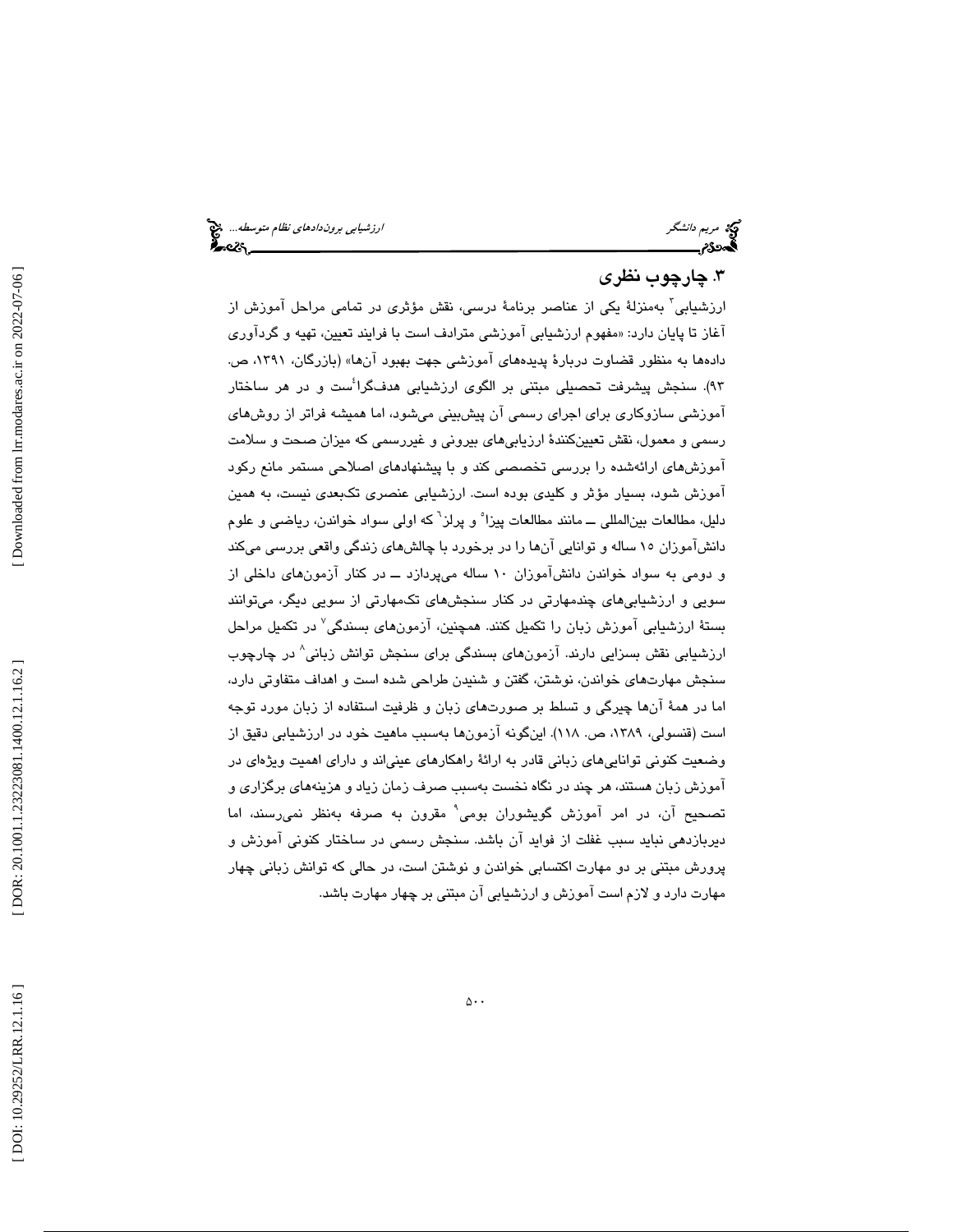## 1.ـ 3 مهارتهاي زباني و ادبي

معيار مهارتهاي زباني و ادبي در زبان فارسي گسترده و پراكنده است. حقشناس (1384) معتقد است آموزشي كه تنها به شناخت نظام زبان (دستور و وازهها) و شناخت نظام ادبيات (مجموعة نظريهها و فنون و صناعات ادبي) منتهي شود آموزش درستي نيست. آموزش درست به مهارتهاي زباني و ادبي ميرسد و «مهارتهاي زباني عبارتاند از: شنيدن، گفتن، خواندن و نوشتن. مهارتهاي ادبي نيز ميتوانند عبارت باشند از: درك و التذاذ آثار ادبي، نقد و سنجش آن آثار و ابداع و آفرينش» (حقشناس، ١٣٨٤، صص. ٣٢ ـ ٣٣). در منابع رسمي آموزش و پرورش ايران مهارتهاي زباني شامل درست خواندن نوشتههاي معاصر (شعر، نثر، كتاب و روزنامه) و درک مطالب در بافت زباني و موقعيتي، رفع نيازهاي نوشتاري بهمنزلة يک شهروند، دريافت سطوح آشكار و پنهان زبان با گوش دادن فعال، توانايي بيان شنيدهها براي ديگران و پاسخ به پرسشها، توانايي بيان انديشهها و آراي خود، توانايي ساماندهي به سخنان خود و استفاده از فنون سخنوري و برقراري ارتباطات شفاهي است (راهنماي برنامة درسي زبان و ادبیات فارسی، ۱۳۸٦، صص. ۱۰ ـ ۱۹؛ زبان فارسی ۱؛ زبان فارسی ۳؛ زبان فارسی ۳؛ مقدمهها). همچنين، در تبيين مهارتهاي ادبي به اين موارد توجه شده است: روان خواندن يك متن ادبي فارسي (نظم و نثر كهن) بدون غلط (تاحدودي)، آشنايي با واژههاي كهن فارسي در حد معمول و براي درك مفهوم عبارات متن، توانايي نوشتن متن فارسي (املاي تقريري)، تسلط بر ساختار دستوري جملهها، توانايي نوشتن متن ادبي مبتني بر واقعيت يا تخيل، توجه به فرايند نوشتن (ارائة پيشنويس با توجه به مخاطب، هدف و پيام، انتخاب واژه، توجه به ساختار، هماهنگي در متن، ويرايش فني و ارزيابي نهايي)، شناخت ادبيات معاصر ايران و جهان درحد معمول (راهنماي برنامة درسي زبان و ادبيات فارسي، ،1386 صص. ـ 15 19؛ ادبيات فارسي ؛ 1 ادبيات فارسى ٢؛ ادبيات فارسى ٣؛ مقدمهها).

## 2ـ 3 . آزمون اَمزا

امزا سرواژهٔ «ارزشیابی مهارتهای زبانی و ادبی»، ارزشیابی چهارمهارتی و ازمون بسندگی است كه در طرح پژوهشي «ارزشيابي مهارتهاي زباني و ادبي دانش!موختگان نظام متوسطه کشور»، طی سالهای ۱۳۹۱ تا ۱۳۹۰ در فرهنگستان زبان و ادب فارسی با پشتیبانی صندوق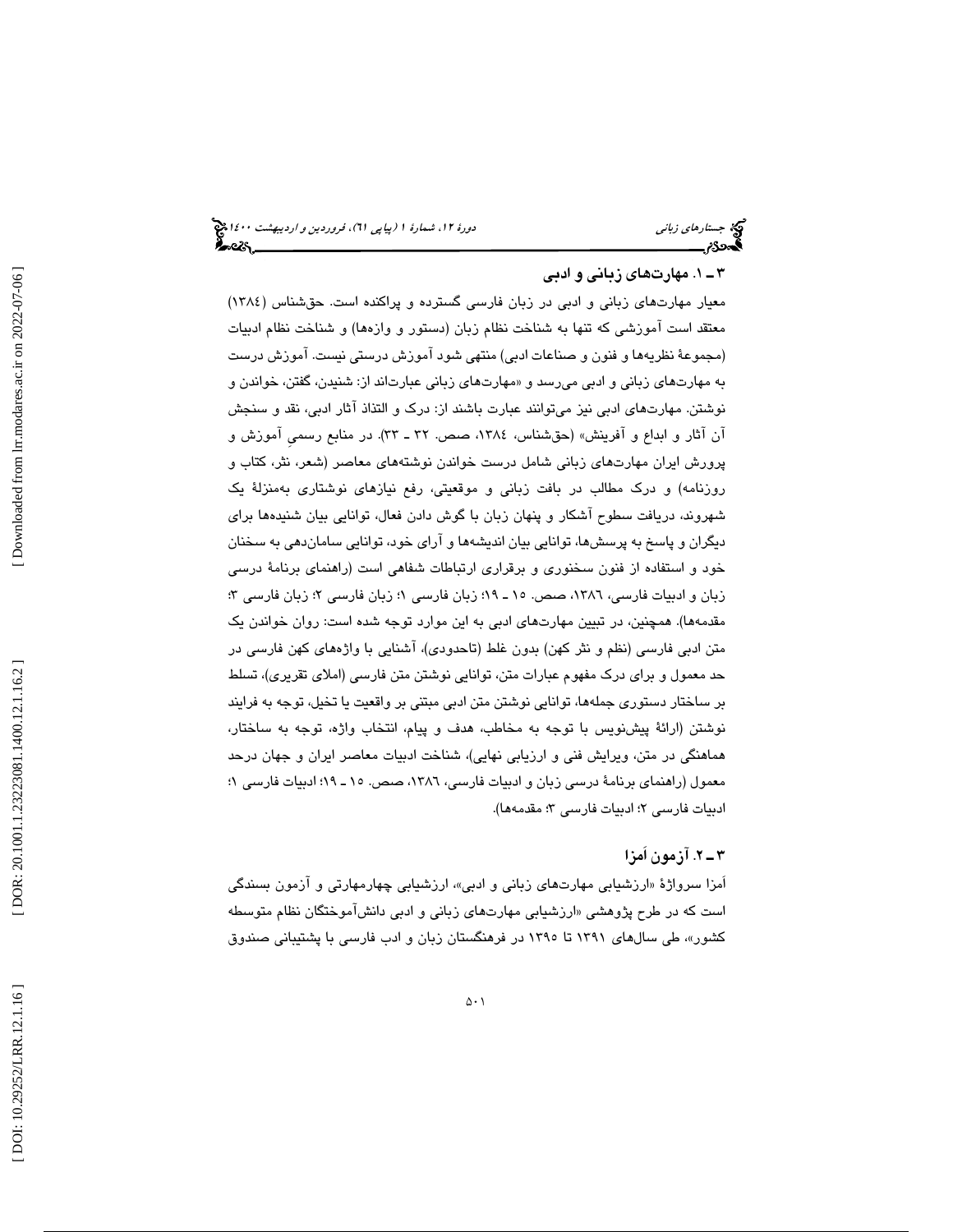حمايت از پژوهشگران و فناوران كشور طراحي، معيارسازي و اجرا شده است. ساختار آزمون برگرفته از چارچوب مرجع مشترک اروپا<sup>ن</sup>، اهداف آن برگرفته از برنامهٔ درسی زبان و ادبیات فارسي و سطح مورد مطالعة بروندادهاي نظام متوسطه شامل دانشآموختگان پايان دورة دبیرستان ـــ معادل کاربر ماهر <sup>\'</sup>ـــ بوده است. در مطالعهٔ حاضر از آزمون اَمزا <sup>۱۲</sup> بهمنزلهٔ ابزار سنجش استفاده شده است (براي اطلاع از ساختار و استانداردسازي آزمون اَمزا، نك: دانشگر، ۱۳۹۰، صص. ۲۹ ـ ۱۰۲: دانشگر، ۱۳۹۲، صص. ۲۲٤ ـ ۲۳۷). در این ازمون امتیاز «تسلط زبانی"<sup>»</sup> معادل كمترين امتيازی است كه دريافت آن تسلط نسبی فرد را بر مهارتهای چهارگانه تأييد ميكند. اين امتياز براساس سنت آموزشي معادل 60 درصد نمرة آزمون تعيين شده است. بنابراين، نمرة معيار در آزمونهاي 100 نمرهاي 60 و براي آزمونهاي 20 نمرهاي ۱۲ خواهد بود. همچنين، «امتياز كمينه» كم¤رين امتيازي است كه قبولي فرد را تأييد ميكند و نشانهٔ گذشتن از سطح ناتواني زباني <sup>۱٬</sup> است، اما به معناي دستيابي به سطح تسلط زباني نيست. اين امتياز براساس قوانين آموزشي معادل 50 درصد نمرة آزمون تعيين شده است. بنابراين، امتياز كمينه در آزمونهاي صدنمرهاي 50 و براي آزمونهاي 20 نمرهاي، 10 خواهد بود.

## 4. روش پژوهش

### 1ـ 4 . جامعه و نمونة آماري

روش پژوهش در اين تحقيق از نوع پيمايشي بهصورت مقطعي است. جامعة آماري 34481 نفر و نمونة آماري 609 نفر دانشآموختة مدارس دولتي و غيردولتي در سال تحصيلي 1396 ـ ،1397 در مراكز هفت استان آذربايجان شرقي، كردستان، كهگيلويه و بويراحمد، مازندران، فارس، مركزي و يزد، به شرح جدول شمارة 1 است كه به روش نمونهگيري خوشهاي و چندمرحلهاي از هفت استان كشور انتخاب شدهاند. انتخاب استانها هدفمند بوده و علاوه بر توجه به بافت اجتماعي ـ اقتصادي و گسترة جغرافيايي، سعي شده است تنوع زباني ايران را پوشش دهد، جز استان خوزستان كه با وجود تلاش بسيار اجراي ارزشيابي از دانشآموختگان عربزبان آن استان ممكن نشد. با توجه به اينكه ابزار ارزشيابي (آزمونهاي چهارگانة مهارتسنجي) در اين طرح به امكانات سختافزاري و نرمافزاري ويژهاي نياز داشته و فرايند تصحيح آزمونها پيچيده و طولاني بوده است، جمعيت يكساني (يكصد نفر) از هر مركز استان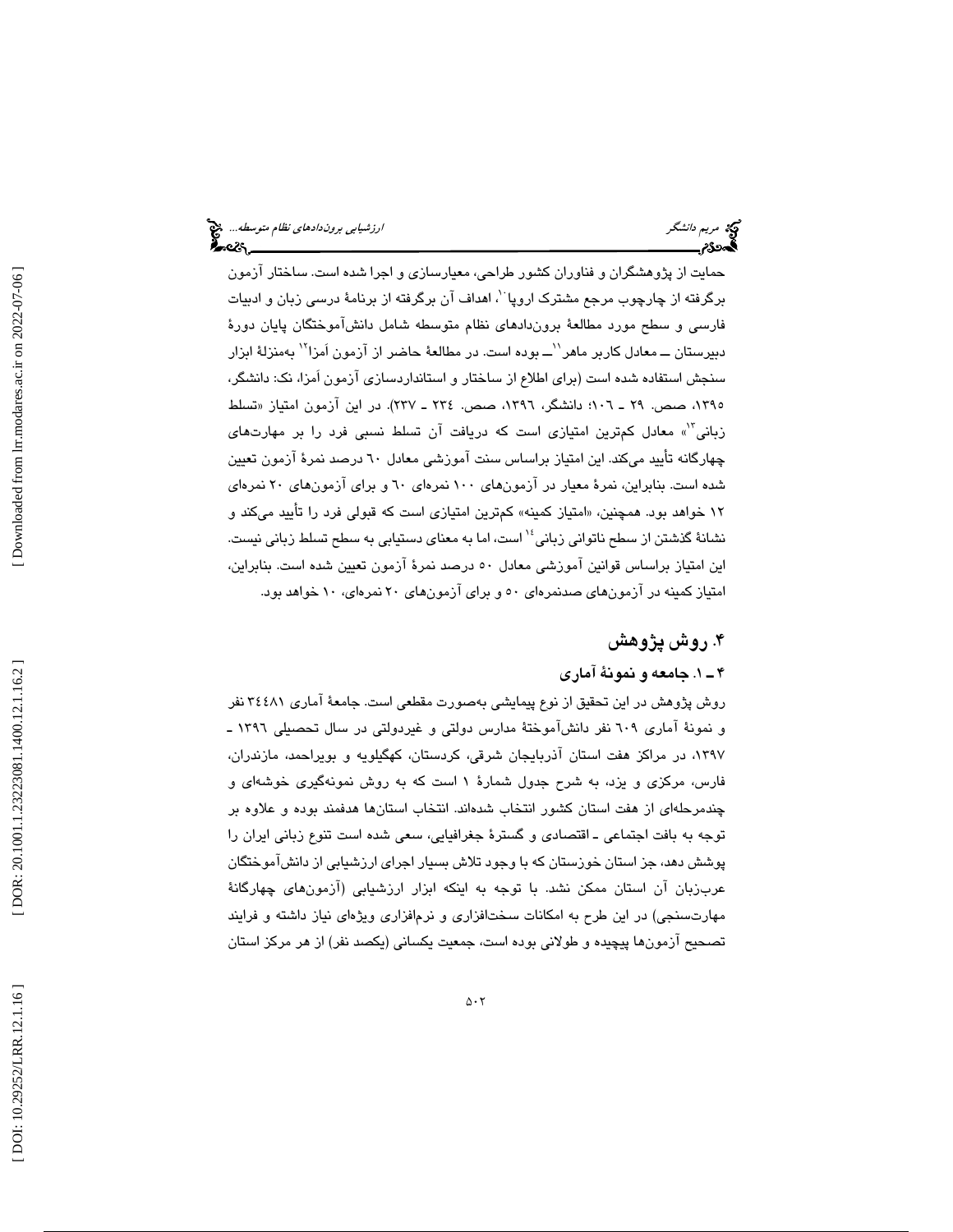جستار*هاي زباني هي المرديبهشت 14*00 المرديبي في المرديب المرديبي المرديبهشت 1400 هجرا بعد المرديب المرديب

براي نمونة آماري در تمامي آزمونها پيشبيني و طراحي شد، اما مشكلات هنگام اجرا به کاهش ازموندهندگان نهايی و تقليل جمعيت انجاميد. در جدول شمارهٔ ۱ امار نهايی آزموندهندگان، معادل 609 نفر مشاهده ميشود .

ج**دول** ۱: اطلاعات آماری شرکتکنندگان **Table 1**: Statistical information of the participants

| نمونهٔ آماری      | جامعهٔ آماری                | شهر   |
|-------------------|-----------------------------|-------|
| $\eta \cdot \tau$ | $\Lambda$ Y۹۳               | تبريز |
| ٩.                | 7772                        | سنندج |
| $\lambda \cdot c$ | ۲۱۱۰                        | ياسوج |
| ۹٦                | $\mathsf{r}\cdot\mathsf{r}$ | سارى  |
| $\gamma$          | 1.511                       | شيراز |
| ٣٤                | $rv \cdot$                  | اراک  |
| ٨٤                | <b>ETTV</b>                 | يزد   |

## 2ـ 4 . توصيف نمونه

نمونة آماري شركتكنندگان در جدول شمارة 2 ارائه شده است:

جدول ۲: جمعیت شرکتکنندگان به تفکیک جنس و رشتهٔ تحصیلی **Table 2**: Population of participants by gender and field of study

| تعداد كل      |       | , شته    | جىس    |      |            |
|---------------|-------|----------|--------|------|------------|
|               | رياضى | تجربى    | انسانی | دختر | پسر        |
| (فراوانی) ۶۰۹ | ۱۳۱   | ۳۳۱      | 14V    | ٣٢٧  | <b>787</b> |
| (درصد) ۱۰۰    | 71.0  | $\Delta$ | YY.1   | ۵۴   | ۴۶         |

## 3ـ 4 . ابزار پژوهش

در اين پژوهش از دو ابزار استفاده شد؛ نخست، آزمون محققساختة چهارمهارتي شامل مهارتهاي خواندن، نوشتن، شنيدن، سخن گفتن و دوم، پرسشنامة نظرسنجي از متخصصان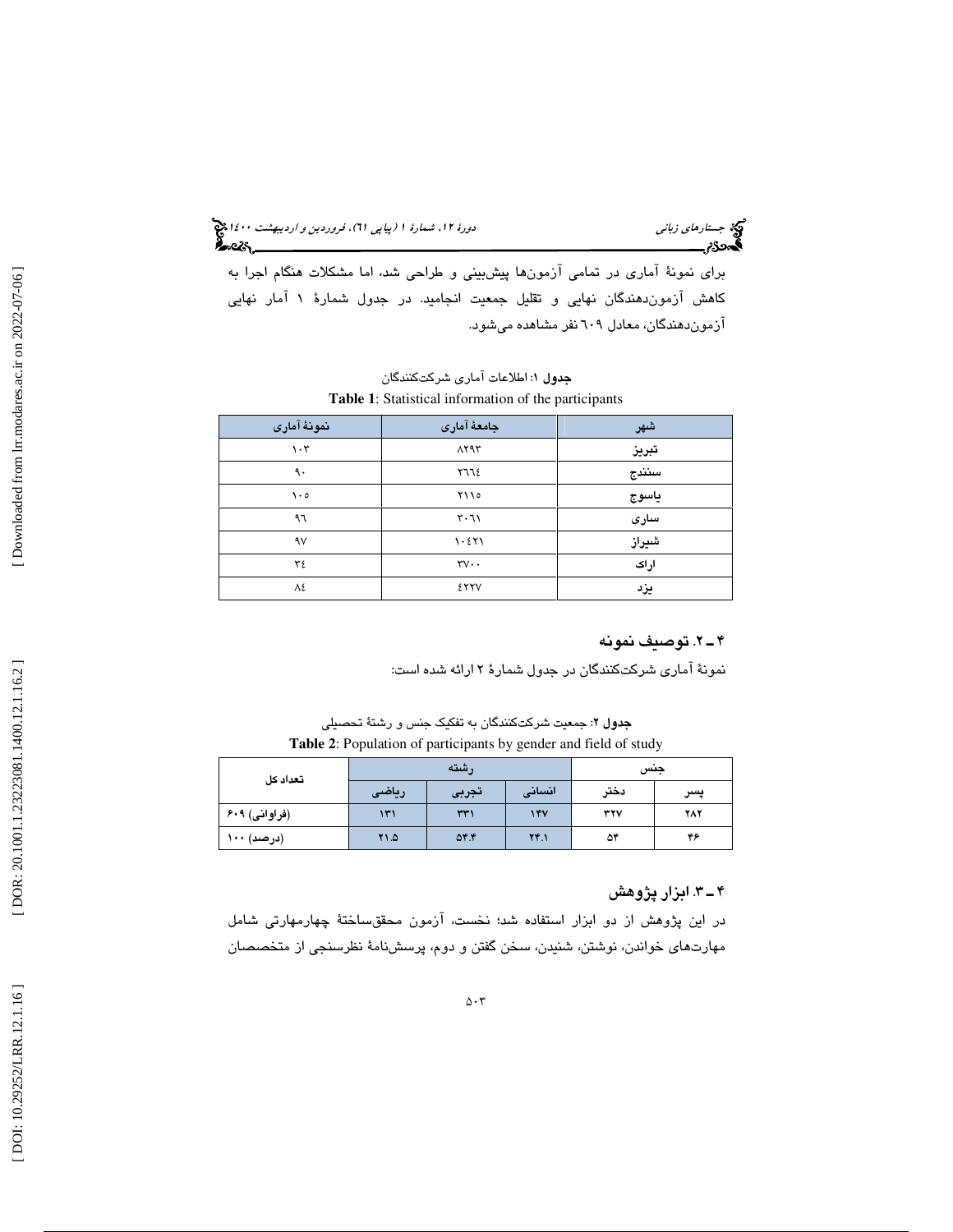براي دريافت نظر متخصصان دربارة تواناييهاي زباني و ادبي دانشآموختگان به تفكيك چهارمهارت. اين دو ابزار پيشتر در فرهنگستان زبان و ادب فارسي، گروه پژوهشي آموزش زبان و ادبيات فارسي بهمنظور استفاده در طرح اَمزا؛ ارزشيابي مهارتهاي زباني و ادبي دانشآموختگان نظام متوسطه كشور، طراحي و عملياتي شده و مراحل پيشآزمون، آزمونگيري و استانداردسازي آن انجام شده است (براي اطلاع بيشتر دربارة پايايي و روايي آزمون، نك: دانشگر، ،1395 صص. ـ 86 106؛ همان، ،1396 صص. 236 ـ 237). بستر آزمونگيري نرم|فزار مودل°<sup>۱</sup> بوده كه براي اجراي رايانهاي و تحت وبِ اين طرح آماده و تنظيم شده است. تحليلهاي آماري با استفاده از نرمافزار آماري اس. پي. اس. اس. انجام شده است.

۵. تحليل دادهها

1ـ 5 . بررسي پرسش نخست پژوهش 1ـ 1ـ 5 ها . ارزشيابي مهارت براي پاسخ به پرسش نخست پژوهش دربارة مهارتهاي خواندن، نوشتن، شنيدن و سخن گفتن دانشآموختگان كشور، نتايج آزمون چهارمهارتي بررسي ميشود.

| انحراف معيار    | ميانگين<br>(درصد) | ميانگين          | امتياز كل | تعداد | ازمون     |
|-----------------|-------------------|------------------|-----------|-------|-----------|
| 7.20 AVY        | 29.05             | <b>TY.VATO</b>   | ٤٦        | ٦٠٠   | خواندن    |
| $Y.17Y \cdot o$ | ٥٩.V٦             | 11.9057          | ٢٠        | ٦٠٨   | نوشتن     |
| 12.0001         | 07.17             | <b>TT. TAT9</b>  | ٦٣        | ٦٠٦   | شنيدن     |
| ۱۵.٥۲۸۱۳        | ۹۳.۱۰             | <b>AV. TVT .</b> | ۱٥٤       | ٥V٨   | سـخن گفتن |

**جدول ٣:** نتايج آمار هاي توصيفي كليات چهار مهارت **Table 3**: Results of descriptive statistics of four skills

براساس جدول شمارهٔ ۳، اگر چه دانش!موختگان در هیچ یک از مهارتها به امتیاز لازم براي دستيابي به سطح تسلط بر مهارتهاي زباني (معادل 60 درصد نمره) دست نيافتهاند، با اين حال دستكم در سه مهارت نوشتن، شنيدن و سخن گفتن موفق به دريافت امتياز كمينه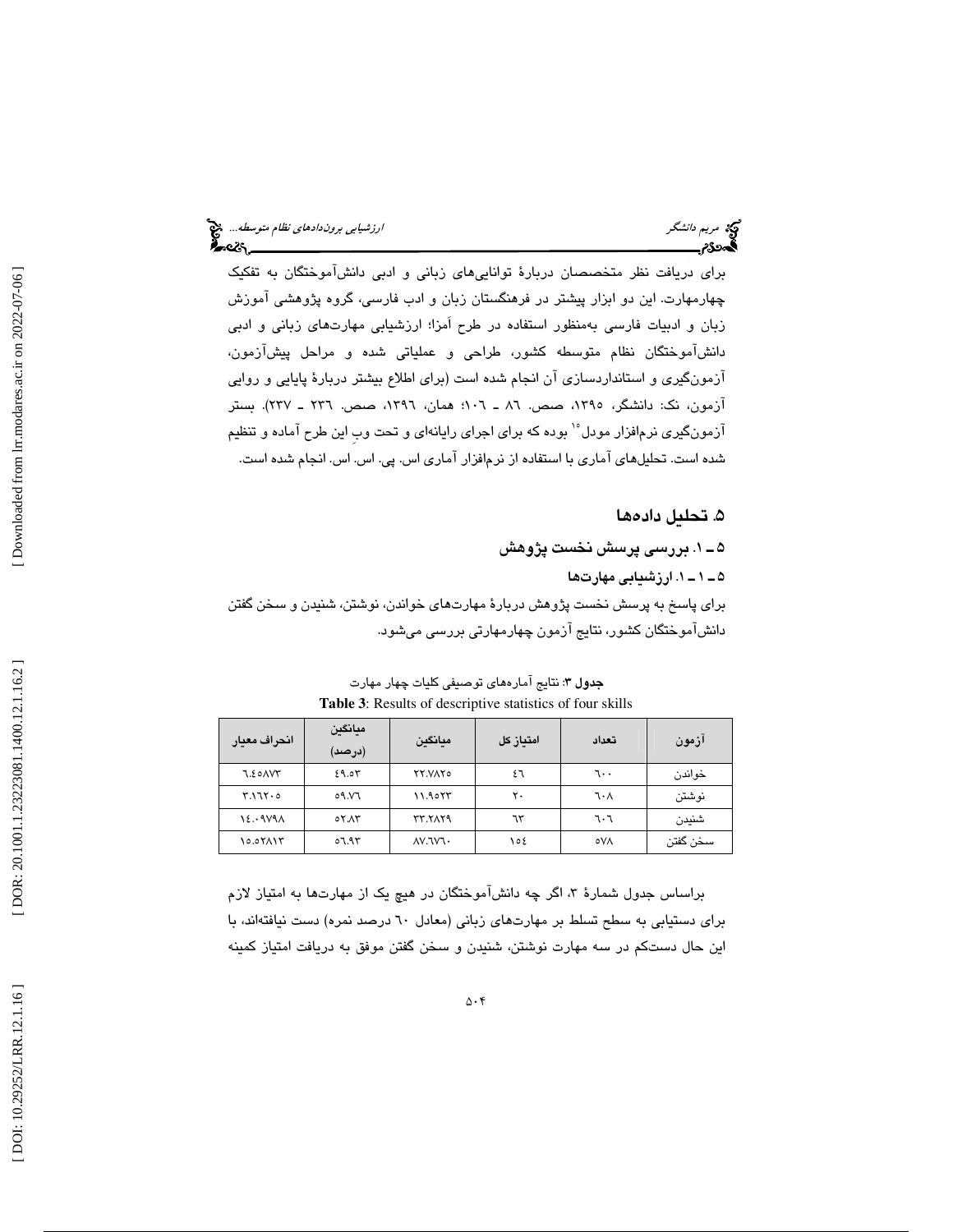(معادل 50 درصد نمره) و عبور از سطح ناتواني شدهاند. همچنين، مقايسهها نشان ميدهد، بهترين نتيجه به مهارت نوشتن و ضعيفترين نتيجه به مهارت خواندن تعلق يافته است. مقايسة اين نتايج با مطالعات مشابه شهر تهران (همان، ص. 244) تفاوتي را در ترتيب مهارتها نشان میدهد: ترتيب نتايج تهران «سـخن گفتن، شنيدن، نوشتن و خواندن» بوده، اما نتايج كشوری به نوشتن، سخن گفتن، شنيدن و خواندن» تغيير يافته است. وجه اشتراك اين دو ارزشيابي از » نظر نتيجة مهارتها اين است كه همچنان جايگاه مهارت خواندن بهمنزلة ضعيفترين مهارت حفظ شده است، يعني در سراسر كشور مهارت خواندن دچار ضعف است و با توجه به مطالعات پرلز بايد گفت اين ضعف از پايه شروع شده و تا پايان تحصيل ادامه يافته است. . 2ـ 1ـ 5 نظرسنجي از متخصصان

براي دريافت نظر و نگرش متخصصان حوزه از پرسشنامة طرح اَمزا (دانشگر، ،1395 صص. ـ 43 )48 مرتبط با مهارتهاي چهارگانه استفاده شد. پرسشنامه، كه متن آن در ادامه ميآيد، براساس درجهبندي ليكرت طراحي شده و براي گويا شدن، براساس نمره نيز مدرج شده است. از مجموع پرسشنامههاي توزيعشده ميان متخصصان (با تأكيد بر دبيران پاية دوازدهم) تعداد 155 پرسشنامه از چهار استان آذربايجان شرقي، مازندران، فارس و مركزي تكميل و بازگردانده شد.

|           |                                   | دارای توانایی       | امتوسط             |           | فاقد توانائي |                                                |             |
|-----------|-----------------------------------|---------------------|--------------------|-----------|--------------|------------------------------------------------|-------------|
| بدون پاسخ | خیلی زیاد                         | زىاد                | متو سط             | کم        | خیلی کم      | يرسش                                           | مهارت       |
|           | 511)                              | 517/1)              | $L(\lambda)$ تا    | E(1)      | (صفر تا      |                                                |             |
|           | $(\mathsf{Y} \cdot$               | (17)                | (15)               | $(\wedge$ | (६           |                                                |             |
| صىفر      | 11.71                             | $\mathfrak{c}\cdot$ | $Y \wedge \cdot Y$ | 1.57      | صفر          | تا چه اندازه میتواند هنگام خواندن مطالب عمومی، |             |
|           |                                   |                     |                    |           |              | انها را بفهمد و بهخوبی درک کند؟                |             |
| صفر       | 0.17                              | ۲۸.۳۹               | 20.59              | 12.12     | Y.YY         | تا ڇه اندازه مي تواند با توجه به بافت زباني و  |             |
|           |                                   |                     |                    |           |              | موقعیتی، معانی ضمنی و واقعی کلام را دریابد؟    |             |
| صفر       | 2.05                              | 10.21               | <b>ET.AV</b>       | 72.07     | 11.71        | تا چه اندازه ميتواند متون نظم و نثر کهن را درک |             |
|           |                                   |                     |                    |           |              | کند؟                                           |             |
| 1.79      | $\lambda \cdot \lambda + \lambda$ | ۳۹.۳٥               | ٣٤.٨٤              | ۱۱.٦۱     | ۸ه.۲         | تا چه اندازه میتواند مفاهیم و پیامهای نوشتههای | ھ اندن<br>ح |

جدول ۴: نتايج نظرسنجي از متخصصان **Table 4**: Survey results of experts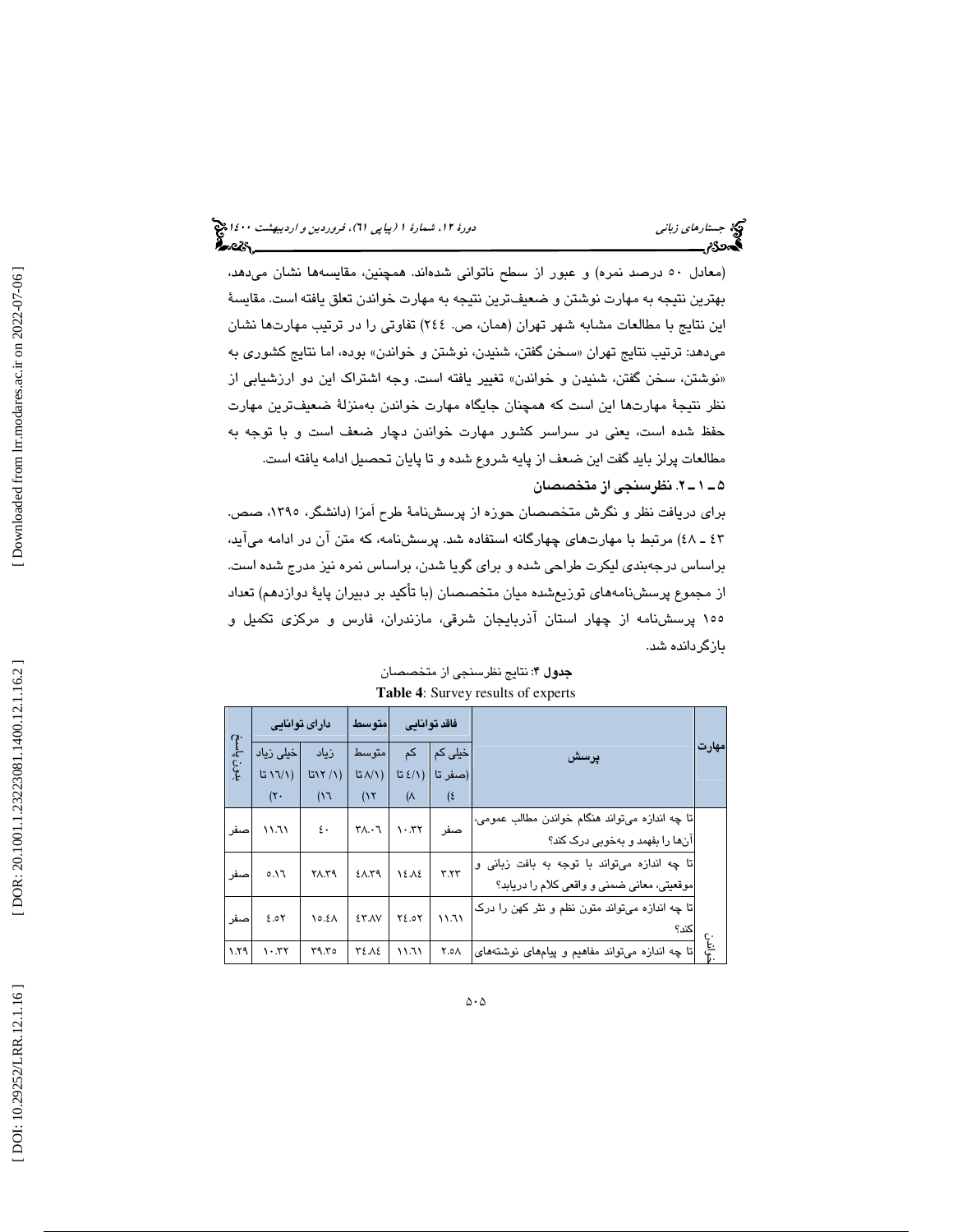| <u>ક્રિન્</u> ટર,_ | <i>ارزشیابی بروندادهای نظام متوسطه</i> چ <mark>ک</mark> |                     |                               |                               |                    | که مریم <i>دانشگر</i><br><b>گمحد<i>گئ</i>ر</b>                                                                 |       |
|--------------------|---------------------------------------------------------|---------------------|-------------------------------|-------------------------------|--------------------|----------------------------------------------------------------------------------------------------------------|-------|
|                    | دارای توانایی                                           |                     | متوسط                         | فاقد توانايي                  |                    |                                                                                                                | مهارت |
| ن پاسخ             | خیلی زیاد<br>511)                                       | زياد<br>L(Y / Y)    | متوسط<br>$L \wedge \wedge$ تا | کم<br>52/1)                   | خیلی کم<br>(صفر تا | يرسش                                                                                                           |       |
|                    | $(\mathsf{Y}$                                           | (17)                | (15)                          | $(\wedge$                     | $(\epsilon$        |                                                                                                                |       |
|                    |                                                         |                     |                               |                               |                    | معاصر را درک کند؟                                                                                              |       |
| .70                | $\Lambda$ .۳۹                                           | <b>٣٧.٤٢</b>        | 21.92                         | $\Lambda$ .۳۹                 | Y. YY              | تا چه اندازه میتواند با نوشتن، افکار و اندیشههایش<br>را بیان کند؟                                              |       |
| Y.oA               | $V.\lambda$                                             | Y7.50               | ۶٥.۱٦                         | 18.19                         | 2.05               | تا چه اندازه میتواند نیازهای نوشتاریاش را به-<br>منزلهٔ یک شهروند برطرف کند؟                                   |       |
| 1.98               | 0.11                                                    | <b>17.71</b>        | 0.57                          | 17.17                         | $V.\lambda$        | تا چه اندازه میتواند پس از شنیدن یا خواندن<br>مقالهای، گزارشی خلاصهای از آن را بازنویسی کند؟                   | فشقن  |
| ۸ه.۲               | 9.55                                                    | <b>٣٢.٢٦</b>        | <b>TA.VY</b>                  | 18.18                         | Y.oA               | تا چه اندازه میتواند املای یک متن معاصر (به                                                                    |       |
| صفر                | $V.\lambda$                                             | ۳٤.١٩               | <b>ETAV</b>                   | 17.00                         | $\lambda$ .79      | فارسی معیار) را صحیح و درست بنویسد؟<br>تا چه اندازه میتواند با دقت و روشنی، مشاهداتش را<br>توصيف يا گزارش كند؟ |       |
| Y.oA               | $\Lambda$ .۳۹                                           | 2Y.0A               | Y7.1Y                         | 9.55                          | 1.79               | تا چه اندازه میتواند با شنیدن سخن گوینده،<br>پیامهای او را صحیح و دقیق درک کند؟                                |       |
| صفر                | ۵۸۱                                                     | <b><i>TA.VY</i></b> | 55.57                         | ۱۱.٦۱                         | .70                | تا چه اندازه میتواند پس از شنیدن یک متن، به<br>پرسشهای مربوط به آن متن پاسخ بدهد؟                              |       |
| صفر                | $\Lambda$ .۳۹                                           | Y9.57               | 07.77                         | 9.55                          | 1.79               | .<br>تا چه اندازه می <mark>تواند با توجه به موقعیتها</mark> و<br>مناسبات اجتماعى سخن بگويد؟                    |       |
| 1.98               | ۱۲.۹                                                    | <b>٣٤.٨٤</b>        | 5.77                          | $\Lambda$ . $\Lambda$         | صفر                | تا چه اندازه میتواند از زبان معیار در کنار زبان<br>مادری استفاده کند؟                                          |       |
| صفر                | $\Lambda$ . $\Lambda$                                   | YY.Y                | 05.7                          | 17.00                         | $\cdot$ . $\cdot$  | تا چه اندازه میتواند دربارهٔ موضوع مورد علاقهاش،<br>با بیان مناسب و ساماندهی درست سخن بگوید؟                   | E     |
| 1.92               | $\Lambda$ .۳۹                                           | Y7.50               | <b>E9.71</b>                  | $\mathcal{N}$ . $\mathcal{N}$ | Y.o A              | تا چه اندازه میتواند آنچه را شنیده با بیان دیگر<br>بگويد؟                                                      | ļ.    |
| صفر                | 9.55                                                    | Y9.57               | $Y \wedge \cdot Y$            | <b>۱۸.V۱</b>                  | 0.17               | تا چه اندازه میتواند شعر معاصر را با صدای بلند<br>بەراحتى بخواند؟                                              |       |
| .70                | ۵۸۱                                                     | 1V.27               | 2Y.0A                         | <b>YY.0A</b>                  | $\mathcal{N}$ .    | تا چه اندازه میتواند متون نظم و نثر کهن را با<br>صدای بلند و درست بخواند؟                                      |       |

[Downloaded from ln: modares.ac.ir on 2022-07-06]  [\[ DOI: 10.29252/LRR.12.1.16 \]](http://dx.doi.org/10.29252/LRR.12.1.16) [\[ DOR: 20.1001.1.23223081.1400.12.1.16.](https://dorl.net/dor/20.1001.1.23223081.1400.12.1.16.2)2 ] [\[ Downloaded from lrr.modares.ac.ir on 20](https://lrr.modares.ac.ir/article-14-38316-fa.html)22-07-06 ]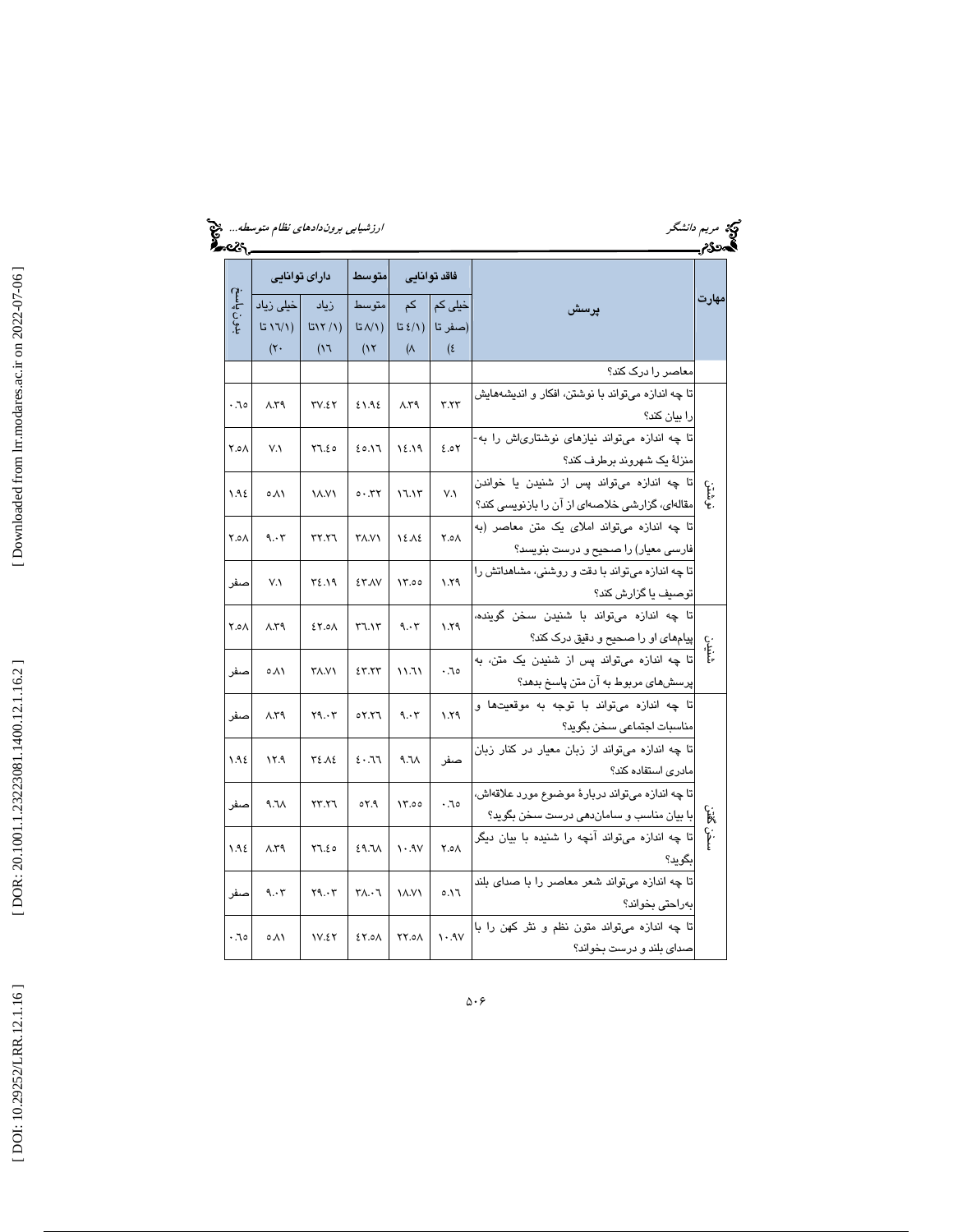در بخش خواندن، جدول شمارهٔ ٤، تحلیل نظر متخصصان حاکی از ان است که اگرچه نيمي از جمعيت دانشآموختگاني كه تاكنون با آنها سروكار داشتهاند قادر به درك خواندههاي خود در موضوعات عمومي هستند، با اين حال، درك معاني ضمني و واقعي كلام با توجه به بافت زباني براي بيشتر دانشآموختگان اتفاق نميافتد، يعني آنها قادر نيستند به لايههاي زيرين معاني و مفاهيم كلام گوينده يا متن دست يابند. بدترين وضعيت از نظر متخصصان مربوط است به درك متون نظم و نثر كهن ادب فارسي و توانايي ارتباط ميان اين متون و موضوعات اجتماعي روز؛ متخصصان معتقدند كه تنها 30 درصد، يعني كمتر از يكسوم جمعيت دانشآموختگان قادر هستند آموزشهاي ادبي خود را كاربردي كنند و در راستاي بيان مفاهيم و تجربههاي اجتماعي عصر خود از آنها بهره گيرند. پس درك واقعي متن صورت نگرفته است.

تحليل نظر متخصصان در بخش نوشتن، چنانكه در جدول شمارة 4 ديده ميشود، حاكي از آن است كه كمتر از نيمي از دانشآموزان (حدود 46 درصد) توانايي مكتوب كردن انديشهها و افكارشان را دارند. همچنين، كارشناسان معتقدند در پايان دورة تحصيلات متوسطه، دانشآموختگان قادر نيستند پس از شنيدن يا خواندن يك مقاله، خلاصهاي از آن بنويسند. در ساير بخشها نيز تصويري كه كارشناسان از وضعيت دانشآموزان ترسيم ميكنند، تصوير مطلوبي نيست. بهنظر آنها بيشتر دانشآموزان در پايان دورهٔ متوسطه قادر نيستند نيازهاي نوشتاري خود را برطرف كنند و در نوشتن صحيح متون امروزي از نظر املا و دستور زبان تسلط ندارند.

تحليل نظر متخصصان در بخش شنيدن، چنانكه در جدول شمارة 4 ديده ميشود، حاكي از آن است كه فقط نيمي از دانشآموختگان (٥١ درصد) قادر به درک پيام صحيح و دقيق گويندهاند و كمتر از آن (حدود 45 درصد) قادر به پاسخگويي به پرسشهاي مربوط به يك متن شنيداري هستند.

تحليل نظر متخصصان در بخش سخن گفتن، چنانكه در جدول شمارة 4 ديده ميشود، حاكي از آن است كه دانشآموختگان قادر به روانخواني صحيح از متون كهن نظم و نثر نيستند؛ آموزههاي بلاغي دوران تحصيل برايشان بيفايده و غيركاربردي است؛ توانايي اظهار نظر مستدل و نقد يك نوشته را ندارند؛ داراي تسلط كافي براي استفاده از زبان معيار در بيان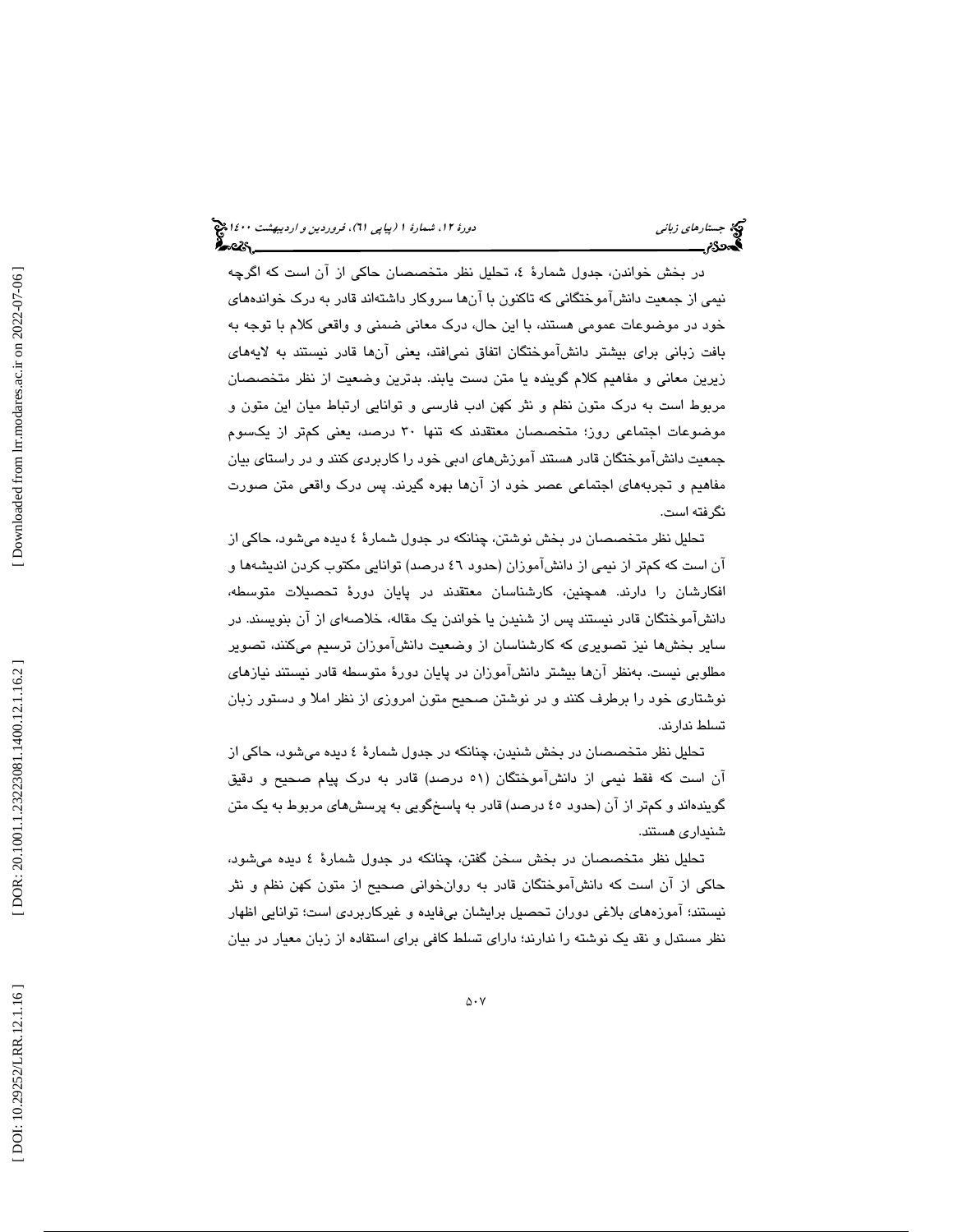افكار و انديشههايشان نيستند؛ قادر به استفادة موازي از زبان معيار و زبان مادري نيستند و توانايي آنها در كاربرد زبان معيار همسطح زبان مادري نيست و به شناخت گونههاي زباني دست نيافتهاند و با استفادة بجا و مناسب آن در هنگام سخن آشنايي كافي ندارند.

2ـ 5 . بررسي پرسش دوم پژوهش

براي پاسخ به پرسش دوم به بررسي مهارتهاي چهارگانه با توجه به متغير جنس ميپردازيم. با توجه به پيمقدار (value-P ( در آزمون شاپيروويلك، براي چهار مهارت خواندن، نوشتن، شنيدن و سخن گفتن فرض نرماليتي برقرار است (پيمقدار اين آزمونها، همگي بزرگتر از 0.05 بودهاند) و با توجه به برقراري اين فرض، از آزمون پارامتري تيتست استفاده ميشود.

| <b>P-value</b>          | درجهٔ آزادی                  | t-value  | انحراف معيار | ميانگين<br>(درصد) | ميانكين              | تعداد        | جنس           | آزمون  |     |  |
|-------------------------|------------------------------|----------|--------------|-------------------|----------------------|--------------|---------------|--------|-----|--|
| $\ldots$ <sup>1</sup>   | ٥٩٨                          | $-2.000$ | 7.2V         | 27.75             | Y1.201               | <b>YVA</b>   | پسر           |        |     |  |
|                         |                              |          | 7.772        | $0Y \cdot Y$      | YY.9YY               | ٣٢٢          | دختر          | خواندن |     |  |
|                         | $\ldots$ <sup>1</sup><br>7.7 |          | $-2.022$     | $Y.Y \circ$       | ٦.٦٧ه                | 11.772       | ۲۸۱           | پسر    |     |  |
|                         |                              |          | Y.9Y         | 78.27             | 17.212               | <b>TYV</b>   | دختر          | نوشتن  |     |  |
| $\cdots$ \ $\epsilon^1$ | 7.5                          |          |              | $-7.502$          | 17.270               | 0.51         | <b>TI.VVT</b> | ٢٨٠    | پسر |  |
|                         |                              |          | 18.08V       | ٨٩.٥٤             | $Y\S.0 \wedge \cdot$ | ٣٢٦          | دختر          | شنيدن  |     |  |
| $\ldots$ <sup>1</sup>   |                              | $-T.A97$ | 10.719       | <b>07.AV</b>      | $\Lambda Y.90V$      | ۲٦۱          | پسر           | سخن    |     |  |
|                         | ٥٧٦                          |          | 12.725       | 09.27             | 91.075               | $\mathbf{y}$ | دختر          | گفتن   |     |  |

جدول ۵: تأثير متغير جنسيت بر مهارتهاي چهارگانه **Table 5**: The effect of gender on four skills

\* در سطح خطا*ی* ٥٪ معنادار است.

جدول شمارهٔ ٥ نشان مىدهد باتوجه به آزمون مقايسهٔ دو گروه (آزمون پارامتری تی -مستقل) در سطح خطاي 5 درصد، در تمامي مهارتهاي چهارگانة خواندن، نوشتن، شنيدن و سخن گفتن، نمرة دختران بالاتر از پسران و با توجه به اينكه سطح معناداري آزمون در تمامي مهارتها، كمتر از 0.05 است، در تمامي موارد اين اختلاف معنادار شده است.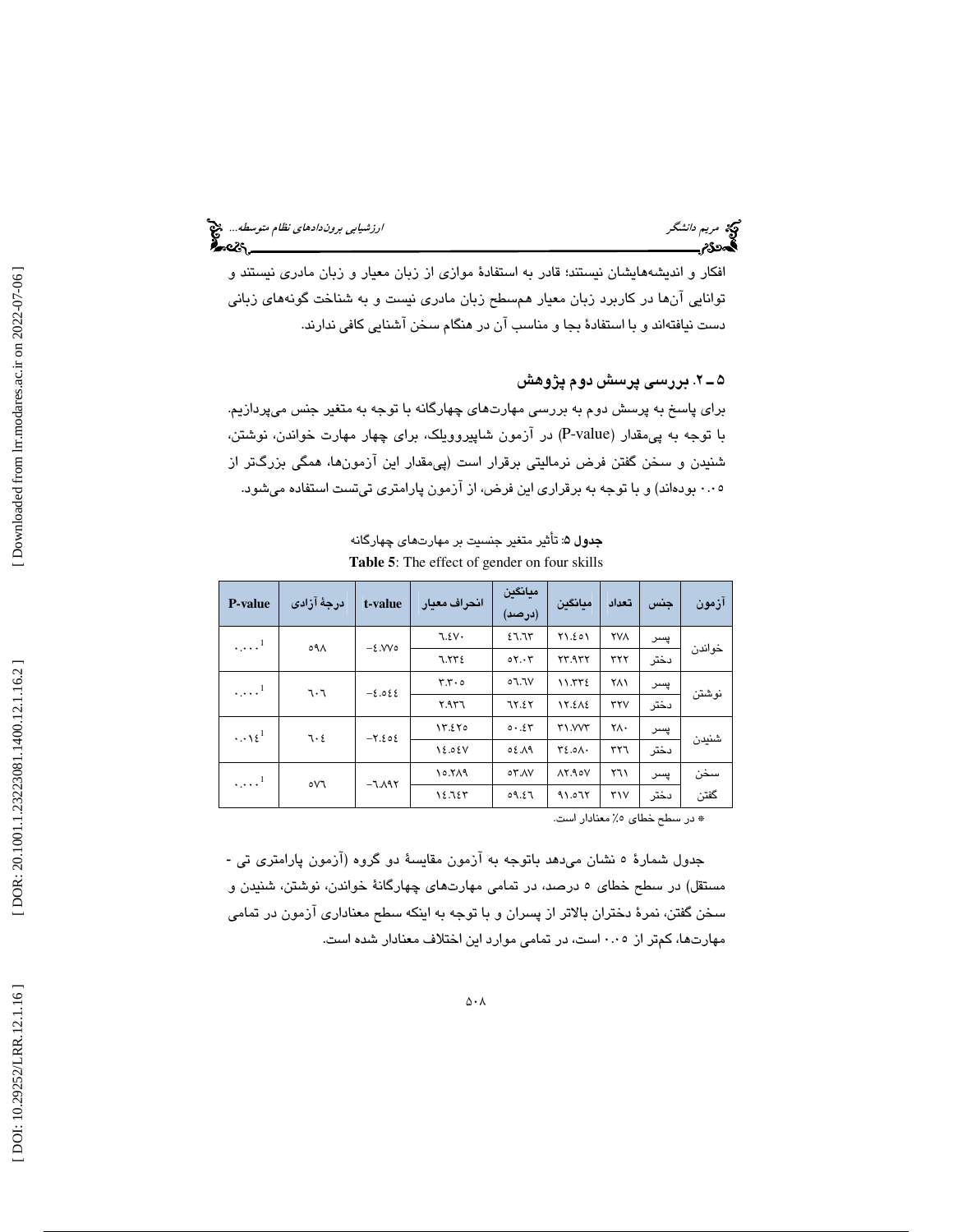# جستار*هاي زباني هي المرديبهشت 14*00 المرديبي في المرديب المرديبي المرديبهشت 1400 هجرا بعد المرديب المرديب

در مقايسه، ضعيفترين امتياز در هر دو گروه دختران و پسران متعلق به مهارت خواندن بوده است. ميانگين مهارت خواندن دانشآموختگان پسر 21.451 ( 46.63 از صد) بوده كه نمايانگر ناتواني كلي و تسلط نيافتن بر مهارت خواندن است. اين ميانگين براي دختران 23.932 (۲۰۰۳ه از صد) است. هر چند دختران دارای وضعیت بهتری نسبتبه پسران بودهاند، اما فقط توانستهاند كمينة نمرة قبولي (ده از بيست) براي عبور از مرز بيسوادي را دريافت كنند و آنها نيز به حد تسلط بر مهارت خواندن نرسيدهاند.

## 3ـ 5 . بررسي پرسش سوم پژوهش

براي پاسخ به پرسش سوم به بررسي مهارتهاي چهارگانه با توجه به متغير رشتة تحصيلي میپردازیم. با توجه به پی.مقدار (P-value) در آزمون شاپیروویلک، برای چهار مهارت خواندن، نوشتن، شنيدن و سخن گفتن فرض نرماليتي برقرار است (پيمقدار اين آزمونها، همگي بزرگتر از 0.05 بودهاند) و با توجه به برقراري اين فرض، از آزمون پارامتري آنوا استفاده ميشود.

| <b>THEIR OF THE CHUCK</b> OF the Hera of staat, on four skills |                                      |                     |                   |                               |       |                 |             |  |
|----------------------------------------------------------------|--------------------------------------|---------------------|-------------------|-------------------------------|-------|-----------------|-------------|--|
| <b>P-value</b>                                                 | <b>F-value</b>                       | انحراف معبار        | ميانگين<br>(درصد) | ميانگين                       | تعداد | رشتهٔ<br>تحصيلى | آزمون       |  |
|                                                                |                                      | <b>J.VA</b> · V۳    | <b>٤V.١٨</b>      | $Y \setminus V \cdot \cdot V$ | ١٤V   | انسانی          |             |  |
| $\cdot \cdot \mathsf{Y} \mathsf{V}^*$                          | ۳.٦٤١                                | 7.7790.             | 0.12              | <b>TT.TAVT</b>                | ٣٢٤   | تجربى           | خواندن      |  |
|                                                                |                                      | 7.72010             | ٤٨.٩              | 77.2971                       | ۱۲۹   | رياضى           |             |  |
|                                                                |                                      | <b>T.IOVAV</b>      | 7.۲٦ه             | 11.701V                       | ١٤V   | انسانى          |             |  |
| $\cdots v^*$<br>0.577                                          |                                      | Y. Y. 99Y           | $P_0.1$           | <b>17.11VE</b>                | rr.   | تجربى           | نوشتن       |  |
|                                                                |                                      | Y.92.7 <sub>A</sub> | 11.11             | 17.7770                       | ۱۳۱   | رياضى           |             |  |
|                                                                |                                      | 12.1.9V             | 29.5V             | <b>۳۱.۱٦٩٢</b>                | ۱٤٦   | انسانى          |             |  |
| . .91                                                          | $Y.\xi \setminus \cdot$              | 1371291             | 07.55             | YY.779V                       | rr.   | تجربى           | شنيدن       |  |
|                                                                | $YY. V \cdot \Lambda \Lambda \Sigma$ | 00.06               | <b>TE.JVEV</b>    | $\mathcal{N}$                 | رياضى |                 |             |  |
| .171                                                           |                                      | 12.7.77V            | ٥٦.V٥             | <b>AV. TAV9</b>               | 157   | انسانى          |             |  |
|                                                                | ۲٦۸۱                                 | 10.99771            | oV.oV             | ۸۸.٦٥٣٨                       | ۳۱۲   | تجربى           | سخن<br>گفتن |  |
|                                                                |                                      | 10.0W0A             | 00.05             | <b>AO.OYEY</b>                | ١٢٤   | رياضى           |             |  |

**جدول ۶**: تأثير متغير رشتهٔ تحصيلي بر مهارتهاي چهارگانه **Table 6:** The effect of the field of study on four skills

% معنادار است. \* در سطح خطاي 5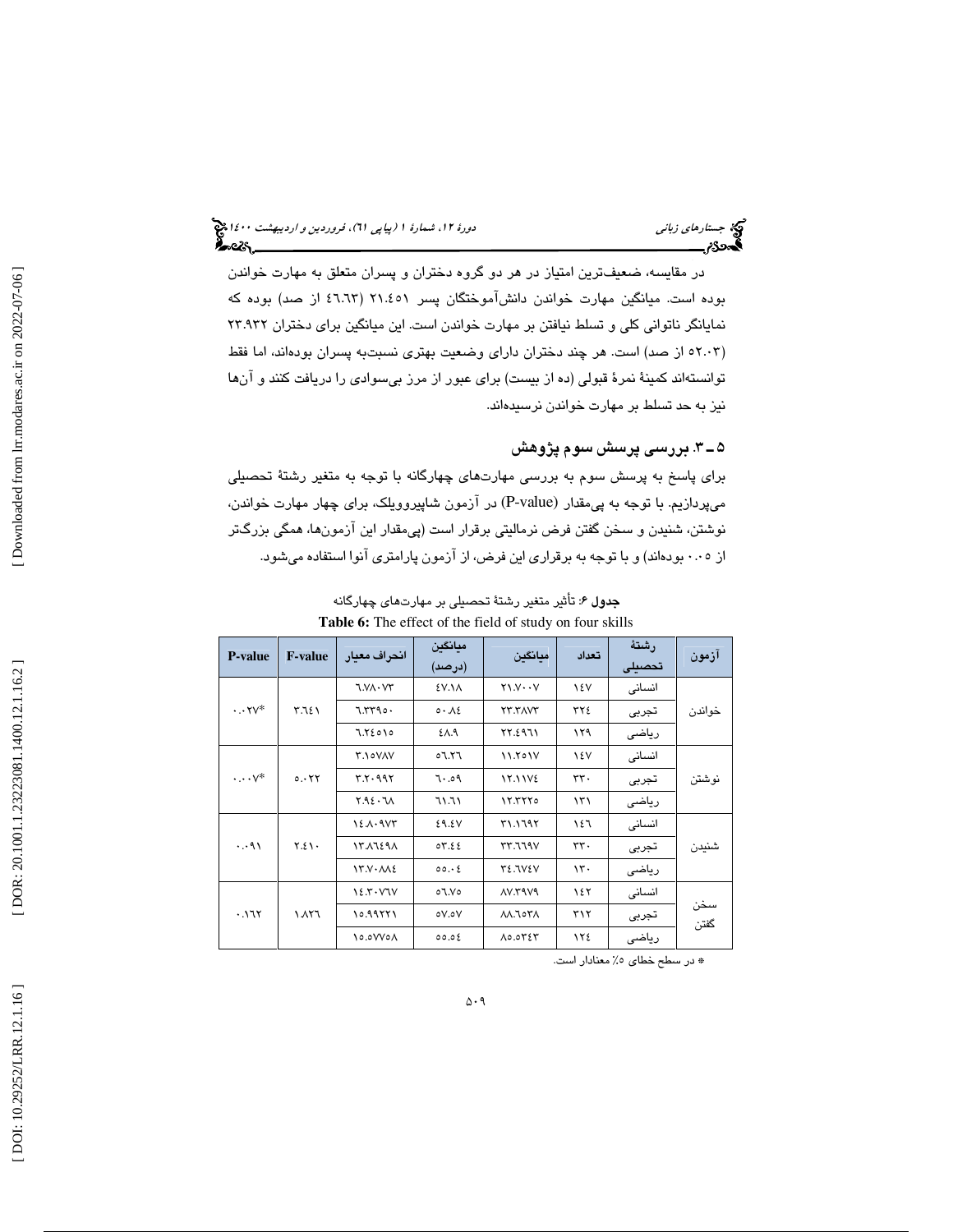جدول شمارهٔ ٦ نشان ميدهد با توجه به آزمون مقايسهٔ سه گروه مستقل (آزمون پارامتري آناليز واريانس)، اختلاف ميانگين نمرة دو مهارت خواندن و نوشتن در سطح خطاي 5 درصد (Post Hoc معنادار است. براي بررسي معناداري دوبهدو بين رشتهها از آزمون تعقيبي ( استفاده شد. نخست در مهارت خواندن، نتيجة آزمون تعقيبي معلوم كرد با توجه به جدول شمارة 7 فقط تفاوت ميانگين نمرة خواندن رشتة انساني با رشتة تجربي معنادار است.

جدول 7: نتايج آزمون تعقيبي مهارت خواندن بين رشتههاي تحصيلي **Table 7:** Post hoc test of reading skill among fields of study

| <b>P-value</b>                   | رشتة تحصيلى | مهارت  |        |
|----------------------------------|-------------|--------|--------|
| $\cdots$ rr <sup>1</sup>         | تجربى       | انسانى |        |
| 150.1                            | رياضى       |        |        |
| $\cdot \cdot \cdot \mathsf{Y}^1$ | انسانى      |        | خواندن |
| $\cdot$ . TVA                    | رياضى       | تجربى  |        |
| 150.1                            | انسانى      |        |        |
| $\cdot$ . TVA                    | تجربى       | رياضى  |        |

% معنادار است. \* در سطح خطاي 5

سپس در مهارت نوشتن، نتيجهٔ آزمون تعقيبي (Post Hoc) براي بررسي معناداري دوبهدو بين رشتهها انجام شد. نتيجة آزمون تعقيبي معلوم كرد با توجه به جدول شمارة 8 تفاوت ميانگين نمرة نوشتن رشتة انساني با رشتة تجربي و همچنين، تفاوت ميانگين نمرة نوشتن رشتة انساني با رشتة رياضي معنادار است.

جدول 8: نتايج آزمون تعقيبي مهارت نوشتن بين رشتههاي تحصيلي **Table 8:** Post hoc test of writing skill among fields of study

| <b>P-value</b>                    | رشتة تحصيلى | مهارت  |       |
|-----------------------------------|-------------|--------|-------|
| $\cdot \cdot \cdot \cdot \circ '$ | تجربى       |        |       |
| $\cdots \vee \cdots$              | رياضى       | انسانى |       |
| $\cdot \cdot \cdot \cdot \circ '$ | انسانى      |        |       |
| $\cdot \lambda \cdot 7$           | رياضى       | تجربى  | نوشتن |
| $\cdots \vee \cdots$              | انسانى      | رياضى  |       |
| $\cdot \lambda \cdot 7$           | تجربى       |        |       |

% معنادار است. \* در سطح خطاي 5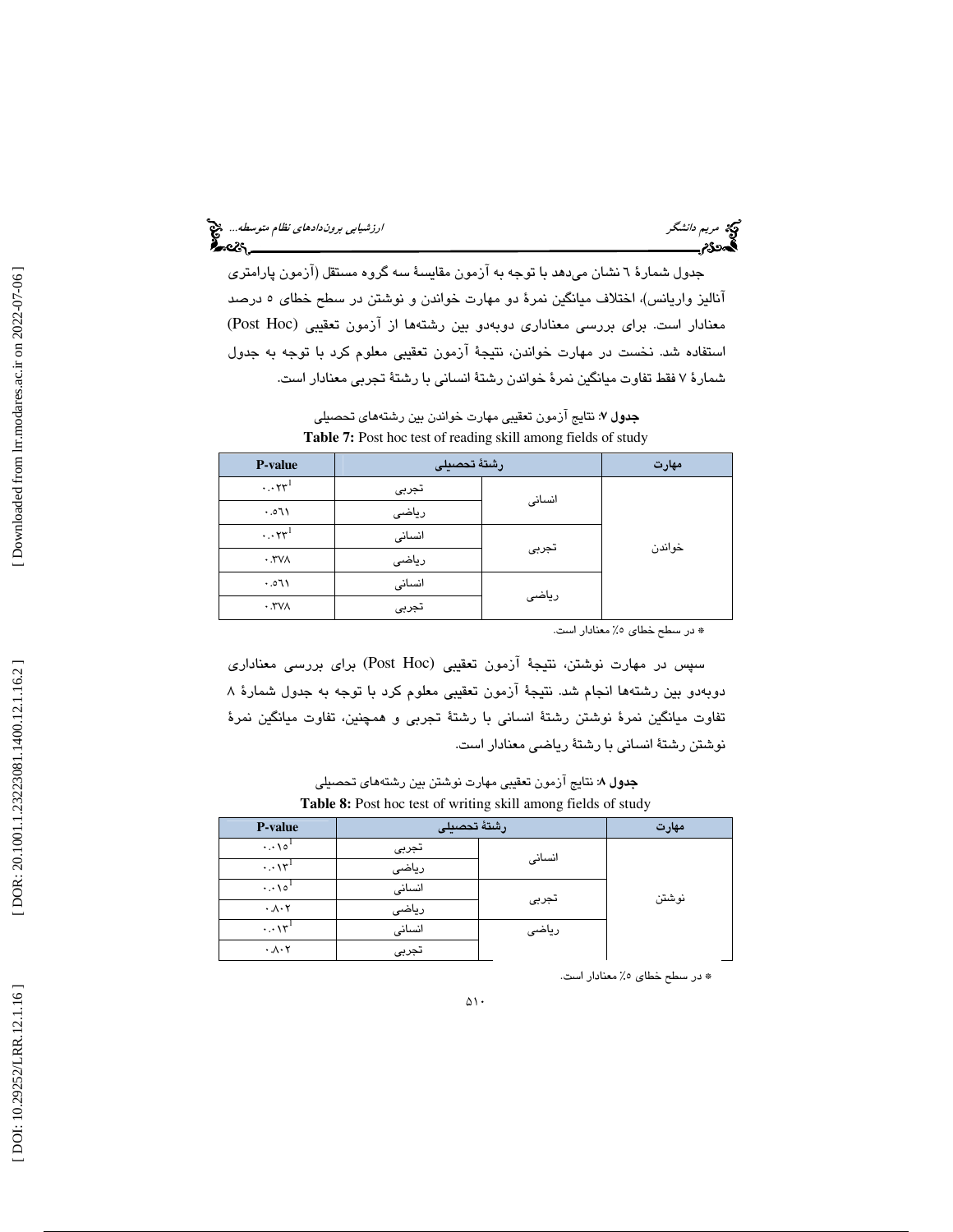در مهارت شنيدن ميانگين نمرة رشتة انساني برابر 49.47 و ميانگين رشتة تجربي برابر 53.44 و ميانگين رشتة رياضي برابر 55.04 است كه با توجه به آزمون مقايسة سه گروه مستقل (آزمون پارامتري آناليز واريانس) اين اختلاف معنادار نشد. با اين حال، مقايسة توصيفي رشتههاي تحصيلي در مهارت شنيدن به نفع رشتة علوم رياضي است، سپس علوم تجربي با تفاوتي اندك پس از آن قرار گرفته است و پس از اين دو، رشتة علوم انساني در پايينترين سطح توانش زباني قرار دارد. اگرچه چيرگي زباني و رسيدن به سطح تسلط (كسب 60 درصد امتياز كل) براي هيچ يك از گروههاي تحصيلي حاصل نشده است.

ميانگين نمرة سخن گفتن در رشتة علوم انساني برابر 56.75 و ميانگين در رشتة علوم تجربي برابر 57.57 و ميانگين در رشتة علوم رياضي برابر 55.54 است كه با توجه به آزمون مقايسة سه گروه مستقل (آزمون پارامتري آناليز واريانس) اين اختلاف معنادار نشد. با اين حال مقايسة توصيفي نمايانگر برتري رشتة تجربي بر انساني و سپس برتري اين دو بر رشتة رياضي است. اگرچه ميانگين امتياز هيچ يك از سه رشته به حدنصاب لازم براي چيرگي زباني و رسيدن به سطح تسلط (كسب 60 درصد امتياز كل) نرسيده است.

## 6. نتيجه

در اين پژوهش براي نخستينبار در ايران بروندادهاي نظام آموزش متوسطة كشور از منظر مهارتهاي چهارگانة خواندن، نوشتن، شنيدن و سخن گفتن بهصورت هماهنگ با شيوة وببنياد و برخط ارزشيابي شدهاند. براساس فرضية اصلي بروندادهاي نظام تحصيلي پس از 12 سال تحصيل بايد به سطح تسلط در استفاده از مهارتهاي چهارگانة زباني رسيده باشند، اما بررسي نتايج ارزشيابي نشان ميدهد توانش زباني قابل قبول بهدست نيامده و تسلط در كاربرد زبان براي بروندادهاي نظام تحصيلي حاصل نشده است. مهارت خواندن مهارتي ادراكي، اكتسابي و اصليترين مهارتي است كه ساختار رسمي آموزش و پرورش براي آموزش آن برنامهريزي و هدفگذاري ميكند، در حالي كه مقايسة كلي نتايج نشان ميدهد كمترين امتياز كسبشده در مهارت خواندن بوده است. بنابراين، تثبيت جايگاه اين مهارت در پايينترين مرتبه نسبتبه ديگر مهارتها نشانة خوبي براي نظام آموزشي نيست، بهويژه در مهارت خواندن گروه پسران ضعف مضاعفي ديده ميشود؛ آن ها حتي موفق به دريافت امتياز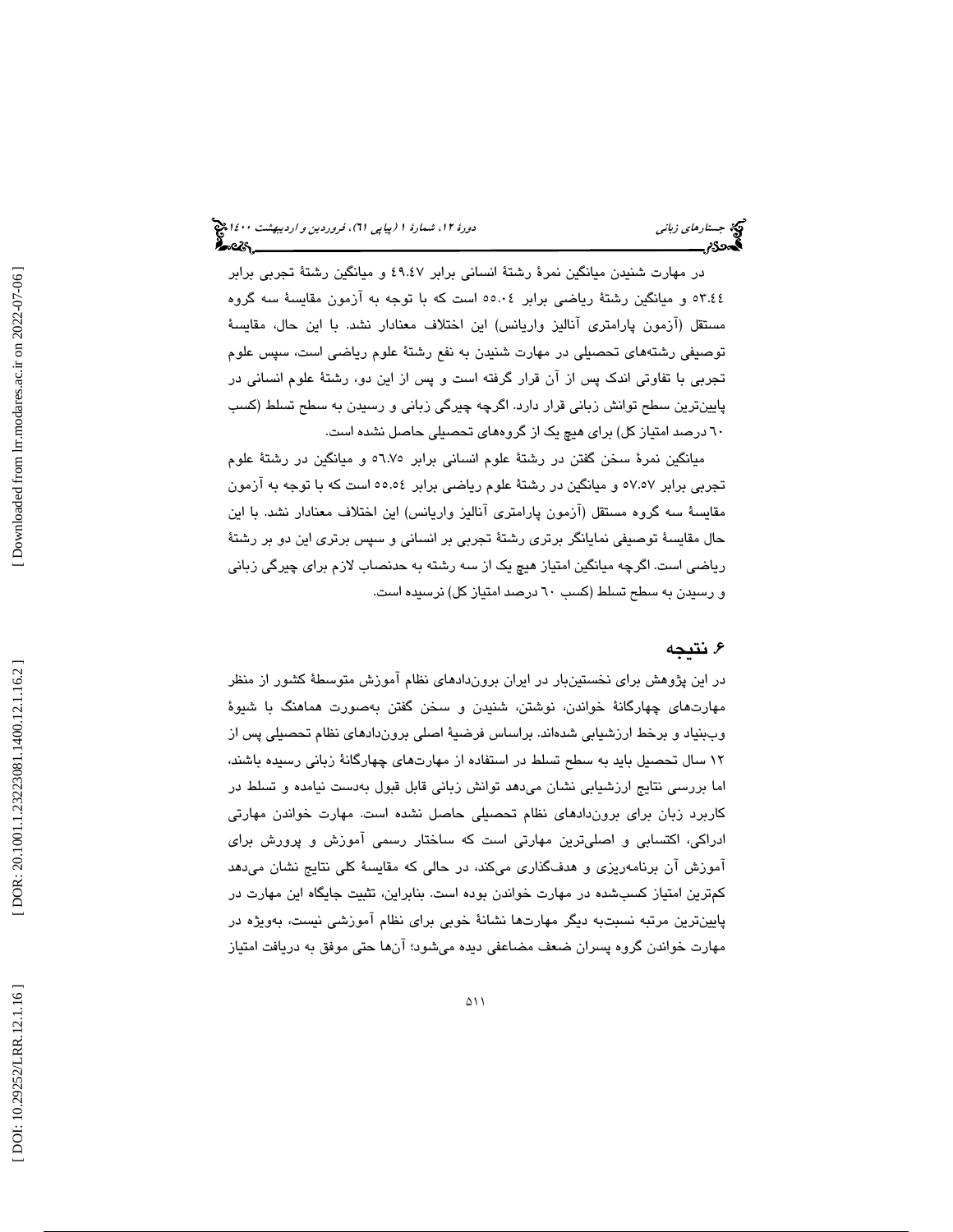كمينه (معادل 50 درصد نمره) و عبور از سطح ناتواني نشدهاند. قبلاً نيز در مطالعة شهر تهران همين نتيجه براي مهارت خواندن حاصل شده است (همان، 1396). نتايج آزمون جهاني پرلز نيز، كه هر پنج سال يكبار برگزار ميشود، سواد خواندن دانشآموزان كلاس چهارم دبستان ايران را از سال ٢٠٠١، كه نخستين سال حضور ايران در اين آزمون بوده، پايينتر از ميانگين جهاني برآورد كرده است (كبيري، 1396). مجموع اين ارزشيابيها نشان م يدهد نهاد رسمي و آموزش پرورش لازم است توجه به مهارت خواندن را، بيش از آنچه تاكنون به آن پرداخته، در مركز توجه برنامهريزيهاي خرد و كلان خود قرار دهد. همچنين، در اين ارزشيابي مهارت نوشتن بالاترين امتياز را كسب كرده است؛ نوشتن يك مهارت پيچيدة توليدي است كه نشانة تواناييهاي زباني و انديشگي فرد است. پيچيدگي مهارت نوشتن بهسبب دشواري تلفيق ميان زبان و انديشه است. برتري اين مهارت در دانشآموختگان نظام متوسطه امتياز ارزشمندي است. دو مهارت نوشتن و سخن گفتن كه بهترتيب بالاترين امتياز را در اين ارزشيابي كسب كردهند، مهارتي توليدي محسوب ميشوند، با اين تفاوت كه يكي توليد مكتوب و ديگري توليد شفاهي است. از سوي ديگر، هر چند مقولة مهارتهاي توليدي به اين دليل كه به زايايي انديشه منجر ميشوند داراي ارزش ويژهاي است، نبايد از مهارتهاي ادراكي غفلت كرد كه قدم نخست براي رسيدن به مهارتهاي توليدي محسوب ميشوند و چگونه ميتوان بدون برداشتن قدم نخست قدمهاي بعدي را درست و استوار برداشت؟ چگونه ممكن است بدون درك درست و كامل از خواندهها و شنيدهها به توليد انديشه پرداخت؟ نظام آموزشي نبايد از اين نكته غفلت كند كه بهبود وضعيت مهارتهاي توليدي بهتنهايي كافي نيست و بايد همراستا با بهبود وضعيت مهارتهاي ادراكي و دريافتي دانشآموزان باشد. در غير اين صورت وضعيت ناموزون و ناقصي ارائه خواهد شد كه فقط معلول اتفاق است و برخاسته از برنامهريزي ساختاري نيست؛ چنانكه وضعيت كنوني اينگونه مينمايد.

پوشههاي شنيداري حاصل از ارزشيابي نشان ميدهد وضعيت كلي دانشآموزان در حد ميانه و نسبتاً پذيرفتني است. اين امر به اين دليل كه ارائة شفاهي نياز به شناخت آداب سخن گفتن، مهارت زباني و نيز اعتمادبهنفس دارد، بهويژه اگر مانند مطالعة حاضر بدون آمادگي قبلي باشد، تاحدودي بيانگر تغيير نگرشي است كه بر خانوادهها و جامعه ايجاد شده و زمينههاي مناسب براي اظهارنظر و بيان عقيدة كودكان و نوجوانان را فراهم كرده است. همچنين، حاكي از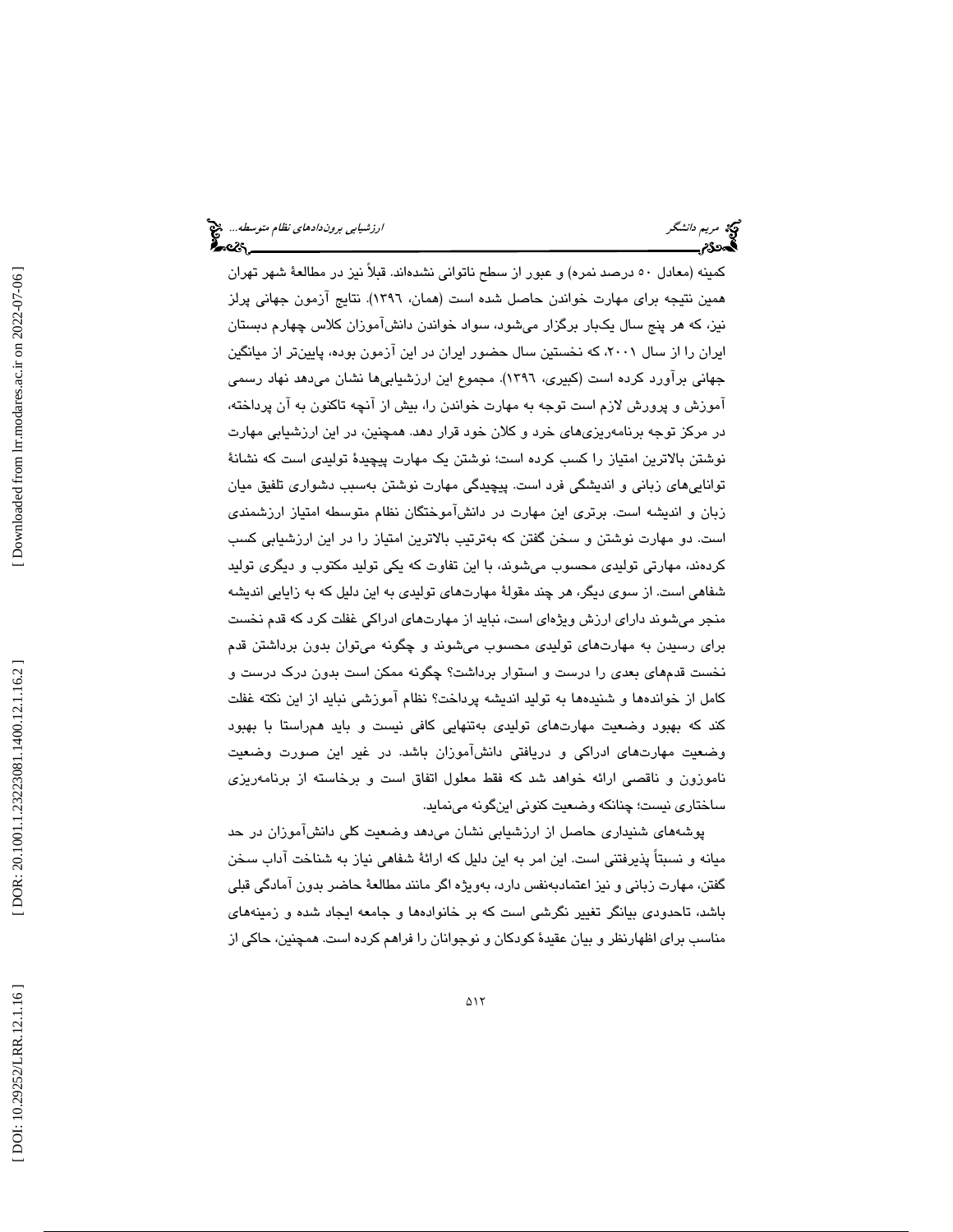آن است كه آموزشهاي غيرمستقيم و غيررسمي در مقايسه با آموزشهاي مستقيم و رسمي در مراكز آموزشي در پيشرفت يادگيري كودكان و نوجوانان سهم زيادي دارد. بنابراين، لازم است ساختار آموزشي از همراهي با چنين روشهاي آموزشي استقبال كند.

بررسي متغير رشتة تحصيلي نشان ميدهد گروه تجربي در بهترين وضعيت و با فاصلة اندكي رشتة رياضي قرار گرفته است. گروه علوم انساني با فاصلة نسبتاً زيادي از اين دو قرار دارد. رشتة انساني در تمامي مهارتها ضعيفتر از ساير رشتهها عمل كرده است و چون در تمام شاخههاي علوم انساني توانش زباني مهمترين ابزار ارائه نظر است، ضعف دانشآموختگان علوم انساني را در مهارتهاي زباني بايد جدي گرفت. بهنظر ميرسد نخستين جايي كه بايد بهمنزلة نقطة ضعف رشتة انساني مورد توجه قرار داد، ورودي است؛ جايي كه دانشآموزان پاية دهم ــ در ساختار فعلي آموزشي ــ انتخاب رشته ميكنند و با انتخاب يكي از رشتههاي تحصيلي انساني، تجربي يا رياضي بهمدت سه سال، خود را براي ورود به دانشگاه آماده ميكنند. سالهاي متمادي است كه گروه علوم انساني به جايگاهي براي ورود جمعيت سرريز دو رشتة تجربي و رياضي تبديل شده است. بهجز درصدي معدود، عموم وروديهاي انساني از سر اجبار وارد شدهاند و به همين دليل، فاقد شور و اشتياق لازم براي پيشرفت و تحصيلاند. يكي از راه حلهاي اين مشكل تشويق دانشآموزان در پايان دورة متوسطة اول به انتخاب رشتههاي مهارتي در گروههاي كارودانش و فنيحرفهاي است. در حال حاضر، از سويي امكانات مورد نياز دانشآموزان براي ورود به رشتههاي كارودانش و فنيحرفهاي فراهم است و از سوي ديگر بازار كار مناسبي براي دانشآموختگان اين رشتهها وجود دارد، اما تمهيدات و تدابير كافي براي ايجاد انگيزة دانشآموزان فراهم نشده و بيرغبتي آنها سبب شده از ظرفيتهاي گسترده و متنوع اين رشتهها غفلت شود و به تجمع دانشآموزان بيانگيزهاي منجر شود كه از سر اجبار وارد رشتهاي ميشوند كه به آن علاقه ندارند.

نكتة ديگري كه نابساماني آموزش زبان و ادبيات فارسي را به امري فراتر از مشكل يك درس يا موضوع آموزشي تبديل مي كند و سبب ميشود كه پرداختن به آن يك وظيفة ملي تلقي شود، نقش هويتي آن است. در اين زمينه اهميت نقش زبان چنان است كه براي تغيير مباني هويتي كشورها از اثرگذاري بر زبان ملي استفاده ميشود. گام نخست سياستهاي استعماري برای تثبیت سلطهٔ اشکار یا پنهان خود دوبارهساختن هویت ملی است، و «زبان» کانون اصلی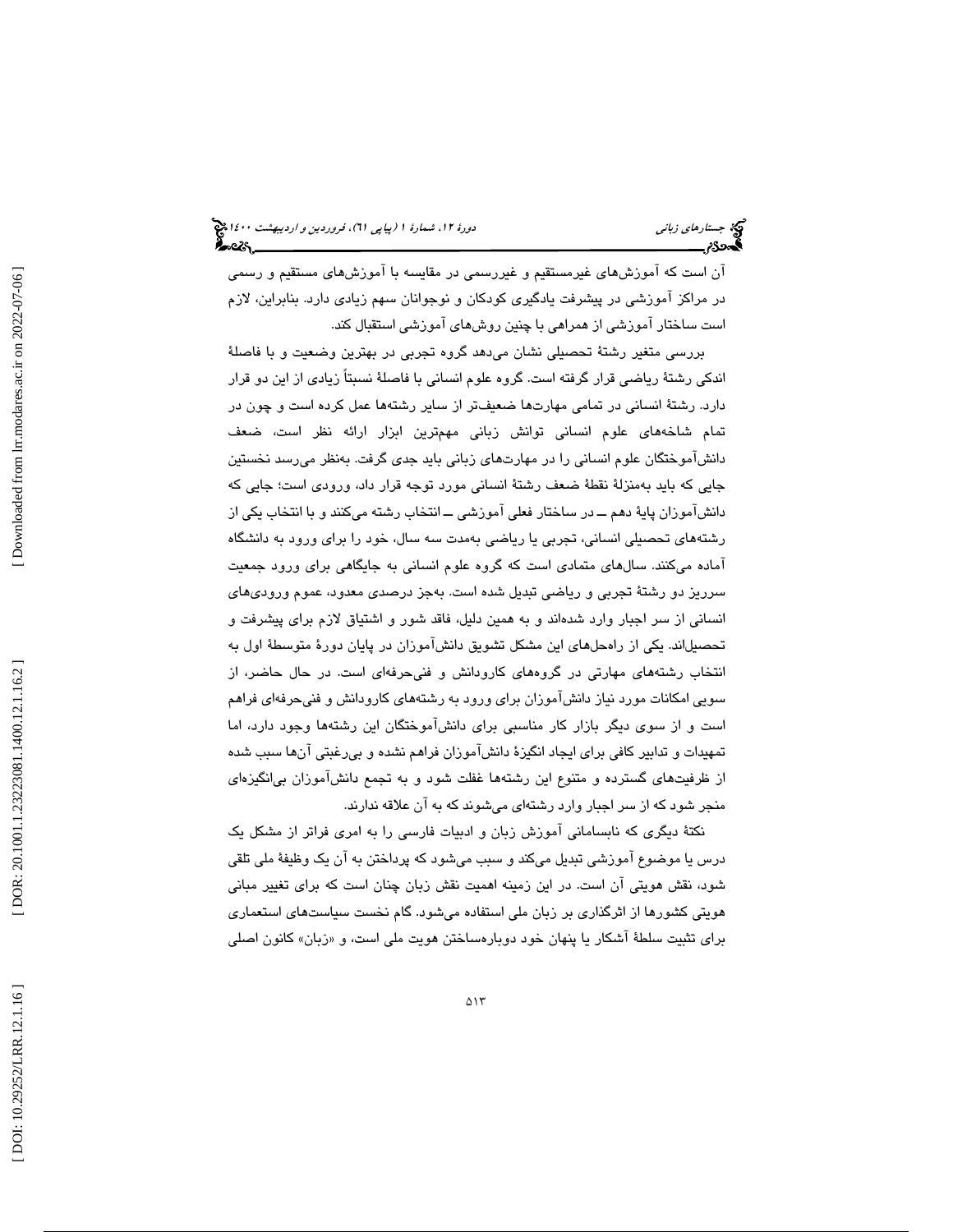نقش توجه در اين تغيير و بازسازي سلطهطلبانه است (199 .p 2005, ,Enaaji( . مقالة « اموزش در شكلگير*ى ه*ويت جوانان»، كه نتيجهٔ پژوهش*ي* با حضور ٣٧٥ شركتكننده است، بر تأثير تعيينكنندة آموزش بر شخصيت و هويت ملي جوانان در جوامع مدرن تأكيد ميكند (Idris, 2012, p. 443) و كيم (74 ,p. 74) در مقالهٔ خود با عنوان «هويت ملي در برنامهٔ درسي كره» نشان ميدهد كه چگونه برنامهريزي درسي قادر است بر هويت ملي دانشآموزان دبيرستاني اثرگذار باشد. از سوي ديگر تحقيقات نشان ميدهد كه هويت ملي يك كشور از عوامل غيرسياسي (تاريخ، هنر، ادبيات و ورزش) بيشتر تأثير ميگيرد تا عوامل سياسي. براي مثال، غرور ملي در كشور فرانسه از ادبيات اين كشور و در كشور سوييس از بيطرفي اين كشور حاصل شده است (15 .Smith & Jarkko, 1998, p به اين ترتيب، زبان يكي از نمادهاي هويت ملي محسوب ميشود و زبان فارسي در ميان مؤلفههاي مختلف هويت ملي ايراني داراي جايگاه ويژهاي است. اين امر كه زبان فارسي و ادبيات فارسي بهمنزلة دو نماد ملي، نقشي بسيار مؤثر در ايجاد غرور ملي دارند، بايد توجه ساختار آموزشي را جلب كند و در برنامهريزيهاي آموزشي به آموزش زبان فارسي و ادبيات فارسي براي كودكان و نوجوانان توجه بيشتري شود.

در پايان، اجماع نظر متخصصان و نتايج آزمونهاي مهارتسنجي بيانگر آن است كه مهارتهاي زباني و ادبي لازم براي دانشآموختگان حاصل نشده است و پس از 12 سال نتوانستهاند به كمترين سطح تسلط در مهارتهاي چهارگانه دست يابند. اين نتايج ضعيف در آموزش زبان و ادبيات فارسي با اهداف و آرم انهاي برنامة درسي ملي، سند تحول بنيادين آموزش و پرورش و راهنماي برنامة درس زبان و ادبيات فارسي در مقطع متوسطة دوم، تفاوتهاي زيادي دارد.

به همين سبب در ادامه پيشنهادهايي كه آورده ميشود، براي اصلاح زيربنايي و پژوهشمحورآموزش زبان فارسي ارائه ميشود:

توجه جدي به امر ارزشيابي از طريق اهتمام بر اجرايي كردن بند نوزدهم سند تحول • بنيادين اموزش و پرورش مبتني بر «استقرار نظام ارزشيابي و تضمين كيفيت در تعليم و تربيت رسمي عمومي» براي سنجش و ارزشيابي عملكرد نظام تعليم و تربيت رسمي عمومي.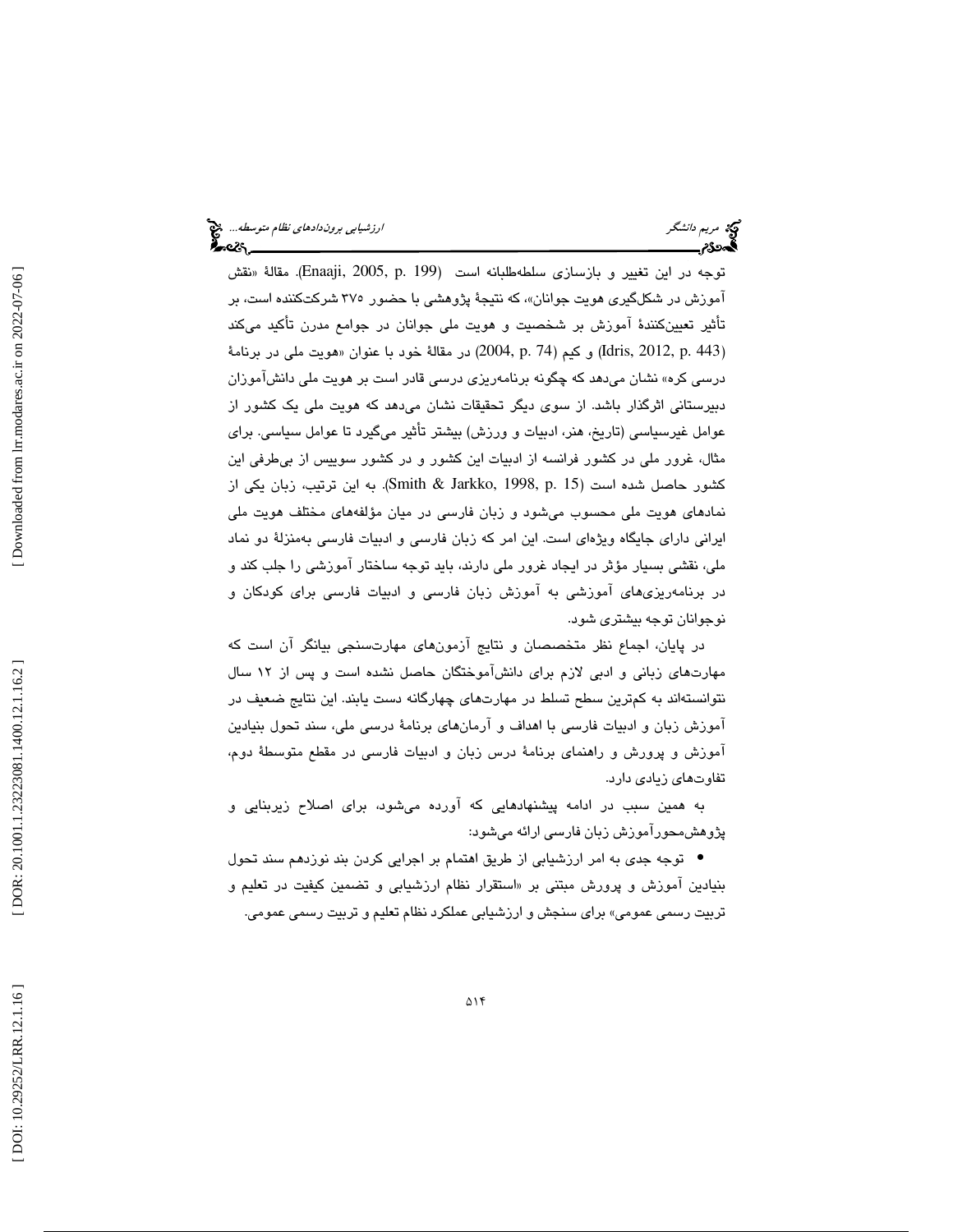# جستار*هاي زباني هي المرديبهشت 14*00 المرديبي في المرديب المرديبي المرديبهشت 1400 هجرا بعد المرديب المرديب

رصد و ارزشيابي مهارتهاي زباني و ادبي دانشآموزان در محدودة تمامي استانهاي • كشور با استفاده از امكانات و ظرفيتهاي موجود در پاياننامهها و رسالههاي دانشجويي و همكاري دانشگاههاي كشور.

ارتقاي محتوايي كتابهاي درسي و توجه به نقش آنها در ساخت الگوهاي درست • زباني.

الزام برنامهريزان به استفاده از نتايج مطالعة بينالمللي پرلز. •

برگزاري آزمون بسندگي زبان فارسي براي تعيين سطح مهارتهاي زباني و ادبي • دانشآموزان دستكم در دو مرحلة پايان دورة ابتدايي و پايان دورة متوسطه دو.

توجه به توانمندي معلمان، ارزشيابي وضعيت علمي و مهارتهاي زباني و ادبي آنها و • برگزاري دورههاي مهارتيابي در مهارتهاي چهارگانة خواندن، نوشتن، شنيدن و سخن گفتن.

فراهم آوردن امكان خودارزيابي برخط در زمينة مهارتهاي چهارگانة زباني براي • تمامي كاربران زبان فارسي در داخل يا خارج از كشور در هر سن و سطح.

## ۷. پينوشتها

1. The four language skills; Reading, Writing, Listening, Speaking 2. در اين مقاله منظور از برونداد فردي است كه بهمنزلة دانشآموختة دورة رسمي آموزش متوسطة دوم امكان ورود به دانشگاه را يافته است. طبق مقررات آموزش و پرورش، از سال 1371 تا ،1395 دانشآموزان مقطع متوسطه نظري در پايان سال سوم دبيرستان، با گذراندن 96 واحد درسي در دورة سهسالة متوسطه، گواهينامة پايان تحصيل دريافت ميكردند. با تغيير نظام آموزشي از 1395 و حذف دورة پيشدانشگاهي، دانشآموزان در پايان سال دوازدهم موفق به دريافت گواهينامة پايان تحصيل خواهند شد. از آنجا كه دانشآموزان شركتكننده در اين پژوهش، آخرين گروه از دورة قديم بودهاند و همچنين، بهسبب محدوديتهاي اين مطالعه براي دسترسي به دانشآموزان، اشتغال به تحصيل در پاية دوازدهم معادل دانشآموختگي محسوب شده و اين گروه از دانشآموختگان به د منزلة برون اد نظام آموزشي مطالعه شدهاند.

5. PISA; Program for International Student Assessment. https://www.oecd.org/pisa/ 6. PIRLS; Progress in international Reading literacy study*. https://timssandpirls.bc. edu/pirls-landing.html* 

7. Sufficiency test

<sup>3.</sup> evaluation

<sup>4.</sup> Goal-oriented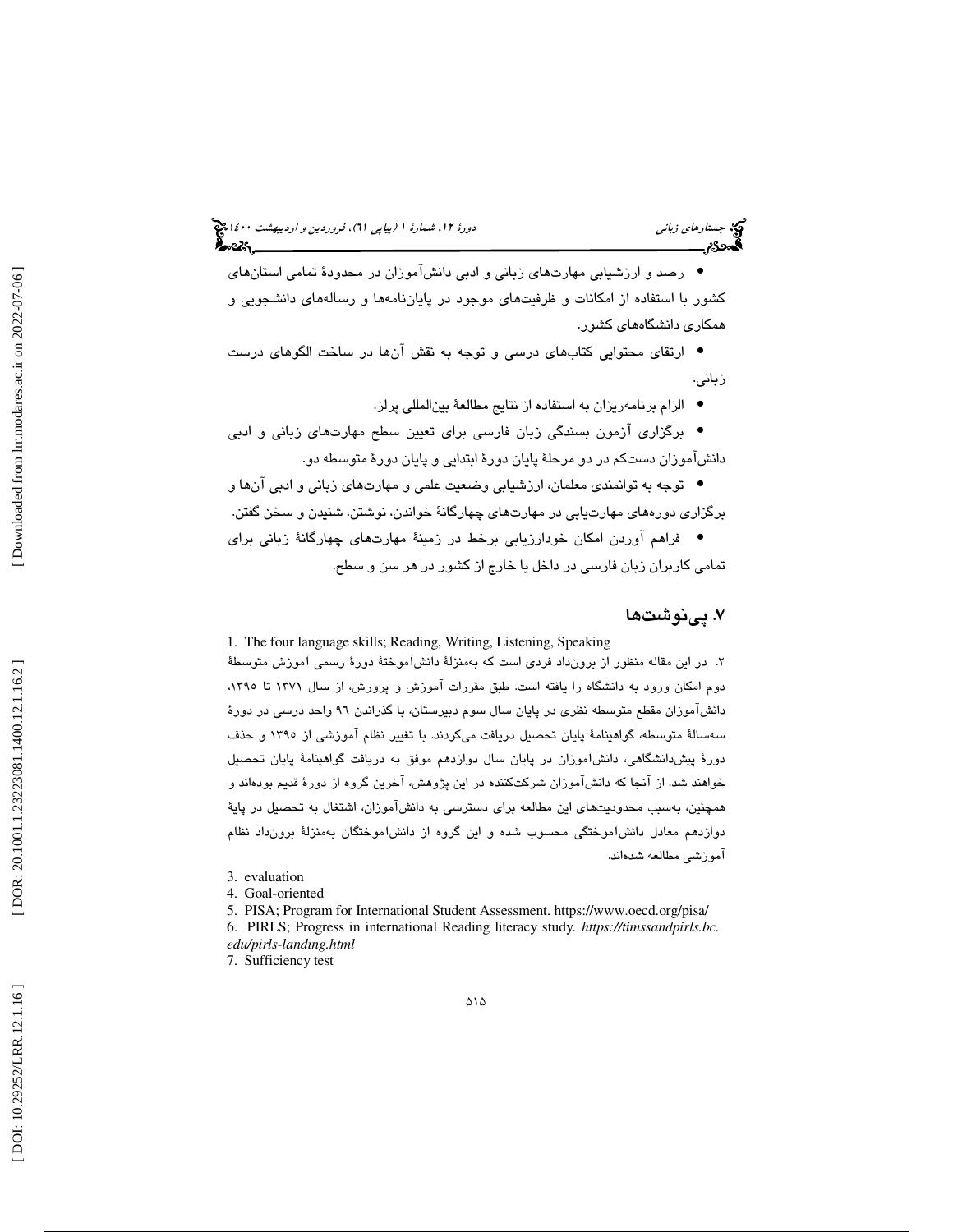مريم د*انشگر است دانشگر* است.<br>مريم دانشگر است به است با بين برو*ندادهاي نظام متوسطه...*<br>**گست دانشگر با بين با**ري بين باري بين باري بين باري بين باري بين باري بين باري بين باري باري باري باري باري باري

- 8. Language ability
- 9. Native speakers
- 10. Common Reference Framework for Europe
- 11. Proficient User
- 12. AMZA test
- 13. language proficiency / mastery
- 14. language disability
- 15. Moodle

## 8. منابع

- آرمند، م. (1397). مطالعات تطبيقي در برنامة درسي: بررسي نظام آموزشي و برنامة *درسي كشورهاي جهان*. تهران: آبيژ.
	- *ادبیات فارسی ۲.* (۱۳۹۳). تهران: شركت چاپ و نشر ك<mark>تابهای درسی ایران.</mark>
	- *ادبیات فارسی ۳.* (۱۳۹۳). تهران: شرکت چاپ و نشر ک<mark>تابهای درسی ایران.</mark>
	- *ادبیات فارسی ۱.* (۱۳۹۳). تهران: شرکت چاپ و نشر ک<mark>تابهای درسی ایران.</mark>
- الهامپور، ح. (1384). بررسي مشكلات درس انشاي فارسي دورة راهنمايي استان خوزستان. *علوم تربيتي و روان شناسي، ٢*. ١١٣ ـ ١٣٤.
	- بازرگان، ع. (1391). ارزشيابي آموزشي. تهران: سمت. •
- پاشاشريفي، ح.، و دانشپژوه، ز. (١٣٨٣). سنجش ملي پيشرفت تحصيلي زبان فارسي. *تعليم* و تربيت، <sup>79</sup> ـ ،7 50.
- تقييان، ح،. بازرگان، ع،. مقدمزاده، ع،. و كبيري، م. (1397). ساخت آزمون خواندن براي دانشآموزان پاية ششم ابتدايي با استفاده از انگارة سنجش شناختيتشخيصي. پژوهشنامهٔ آموزش زبان فارسی به غیرفارسی زبانان، ۱۵، ۳ ـ ۳۰.
- حقشناس، م. ع. (١٣٨٤). نقش زبان و ادبيات در پيشرفتهاى علمي. *مجلةً دانشكدة ادبيات* و علوم انساني دانشگاه تهران، ١٧٣، ٢٥ ـ ٣٦.
- خسروي، ا. (1397). ارزيابي آزمون امزا (مهارت خواندن) و تحليل مقايسهاي آن با آزمون NAEP و تحليل مشكلات خواندن دانشآموزان پيشدانشگاهي شهر تهران در سال تحص*يلي ٩٢ ـ ٩٣.* پاياننامهٔ كارشناسي ارشد زبان و ادبيات فارسي. دانشگاه تربيت مدرس.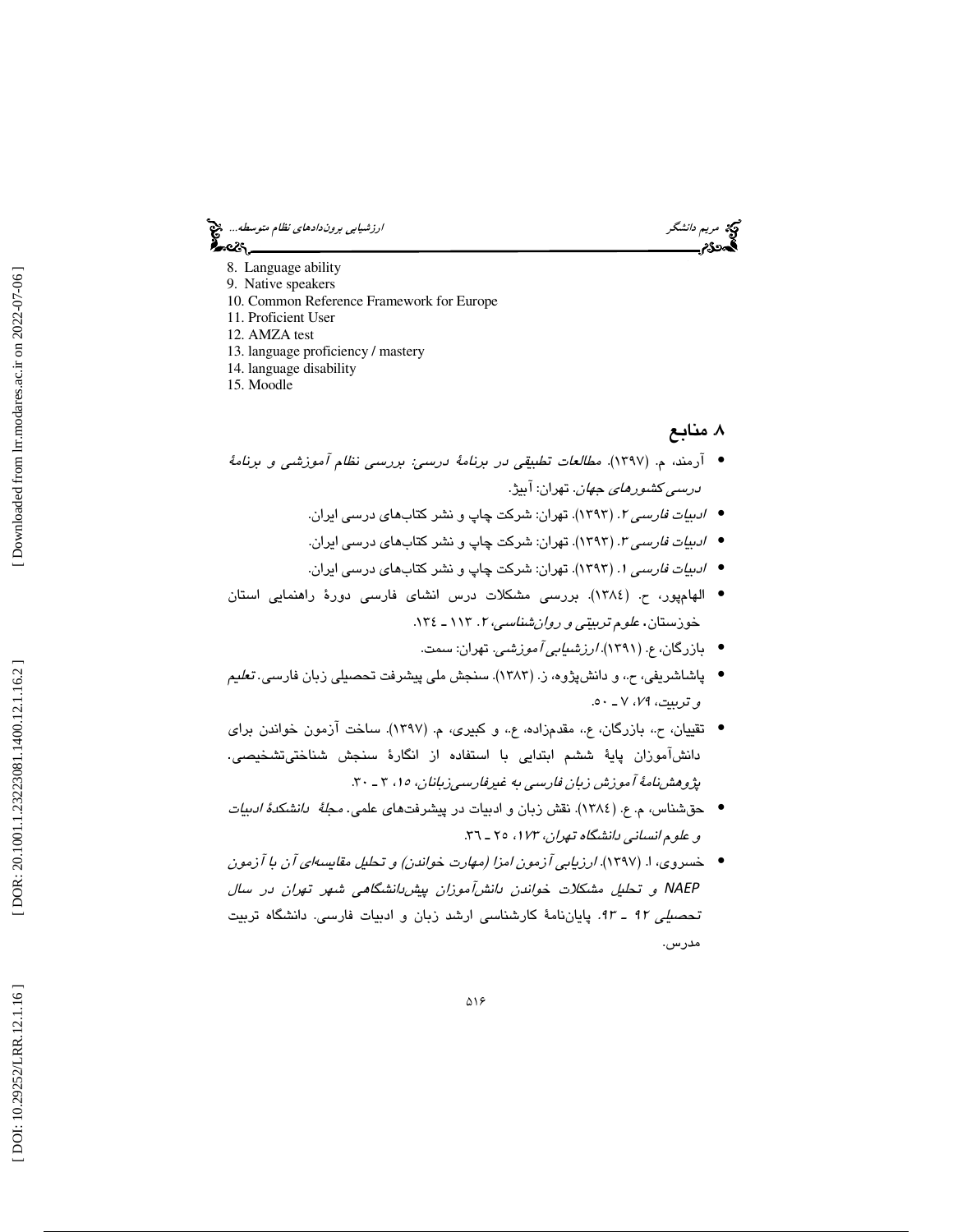- داناي طوسي، م. (١٣٩١). آموزش انشا در دورهٔ متوسطه، شواهدي از چند كشور پيشرو در زبانآموزی و ايران. مج*موعه مقلات همايش بين|لمللي انجمن ترويج زبان و ادب*<br>*فارسي، ٤، ٦٠٠ ـ ٦*٢١.
- دانشگر، م. (1395). ارزشيابي مهارتهاي زباني و ادبي دانشآموختگان نظام آموزش متوسطة كشور. طرح پژوهشي شمارة ٢٢١٩-٩١٠. صندوق حمايت از پژوهشگران و فناوران كشور.
- دانشگر، م. (1396). مهارتهاي دانشآموختگان نظام متوسطه با محوريت درس زبان و ادبيات فارسى (مطالعهٔ موردی: شهر تهران). ج*ستارهای زبانی،* ۳1، ۲۳۱ ـ ۲۰۵۲.
- دانشگر، م، غياثي زارج، ا،. اشراقي، ز،. حائري، ع. ا،. و محمدي، س. (1396). ارزيابي توانايي نوشتن دانشآموختگان نظام متوسطه كشور (مطالعهٔ موردی شهر تهران). *پژوهشهای ادبي. ٥٥، ٢٧ ـ* ٦٠.
- راهنماي برنامة درسي زبان و ادبيات فارسي دورة متوسطه (1386). تهران: دفتر برنامهريزي و تأليف كتابهاي درسي.
	- ز*بان فارسی ۱.* (۱۳۹۳). تهران: شركت چاپ و نشر ك<mark>تابهاي درسي ايران.</mark>
	- ز*بان فارسی ۲.* (۱۳۹۳). تهران: شركت چاپ و نشر ك<mark>تابها</mark>ی درسی ایران.
	- ز*بان فارسی ۳.* (۱۳۹۳). تهران: شركت چاپ و نشر ك<mark>تابها</mark>ی درسی ایران.
- سلطاني، س. (١٣٨٩). برر*سي ابزار انسجامي در كتاب هاي بخوانيم دورهٔ ابتدايي و مقايسةً آن با انشاهاي دانش آموزان پايهٔ* پنجم. پاياننامهٔ كارشناسي ارشد. تهران: دانشگاه پيامنور.
- صحرايي، ر. م.، و شهباز، م. (١٣٩١). تحليل محتوايي منابع آموزشي زبان فارسي بر پايهٔ انگارهٔ نیل اندرسون. *آموزش زبان فارسی به غیرفارسی;بانان. ۲،* ۱ ـ ۳۰.
- عامري، ع. ر.، و پورنيكصفت، ز. (١٣٩٦). مطالعهٔ فرايندهاي ويراست و بازبيني هنگام نگارش گونههای مختلف متن، *پژوهشهای زبانشناختی در زبانهای خارجی*، ۱، ۱۷۹ ـ ۲۰۲.
- عباسي، ز.، دانشگر، م.، و خسروي، ا. (١٣٩٨). تحليل مشكلات خواندن دانشآموختگان نظام متوسطهٔ شهر تهران براساس دادههای آزمون اَمزا (با توجه به متغیر جنسیت و رشتهٔ<br>تحصیلی). *جستارهای زبانی، ۱۸۶ ـ ۱*۷۳ ـ ۲۰۶.
- عباسيان، ش. (1373). بررسي جايگاه درس انشا از ديدگاه دانشآموزان سوم راهنمايي و •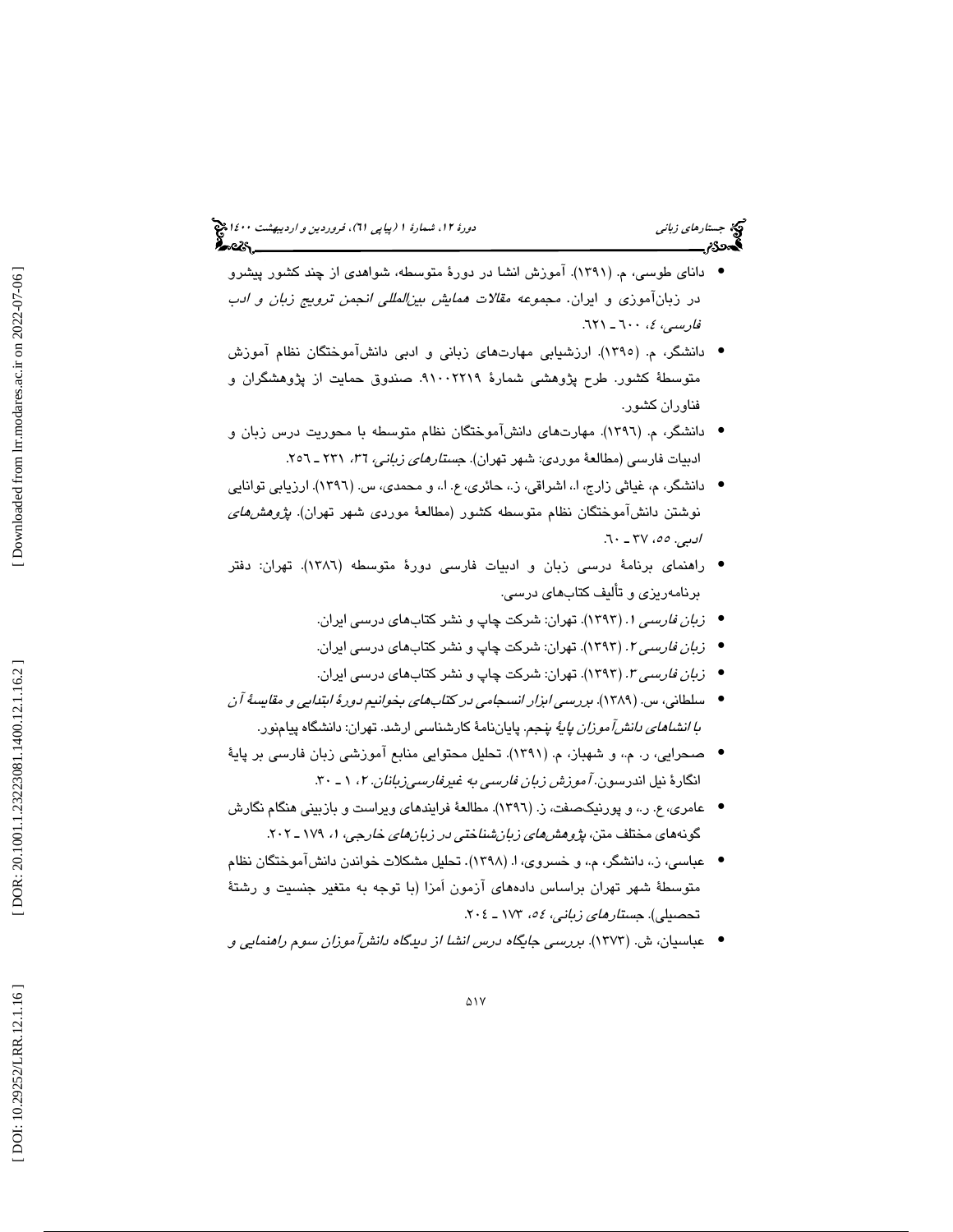*دبيران دورهٔ راهنمايي.* طرح پژوهشي. وزارت آموزش و پرورش.

- فرامرزي، س،. كرمعليان، ح،. و نصراللهي، ش. (1390). تأثير مداخلة آموزشي مبتني بر رویکرد تجربهٔ زبانی بر مهارت بیان نوشتاری (انشا) دانش!موزان. *رویکردهای نوین* آموزشى، ١٤، ٤١ ـ ٦٠.
- قنسولی، ب. (۱۳۸۹). طراحی و رواییسنجی آزمون بسندگی زبان فارس*ی. ادبیات معاصر*  $(179 - 110, 0)$  ،  $\sigma V$  .
- كبيرى، م.، كريمي، ع. ع.، و بخشعل<sub>ى</sub>زاده، ش. (١٣٩٦). *يافتههاي مطالعهٔ پرلز ٢٠١*١. تهران: انتشارات مدرسه.
- كيان، م،. عابديني، ن،. و زندوانيان ناييني، ا. (1397). آسيبشناسي برنامة درسي انشا در پايهٔ ششم دورهٔ تحصيلی ابتدايی. *مطالعات آموزش<sub>می و</sub> آموزشگاهی، ۱*، ۹۹ ـ ۱۲۲.
- موسوي، م. (1398). ارزيابي آزمون امزا (مهارت نوشتن) و تحليل مقايسهاي آن با آزمون NAEP و تحليل خطاهاي نوشتاري دانشآموزان پيشدانشگاهي شهر تهران در سال تحص*يلي ٩٢ - ٩*٣. پاياننامهٔ كارشناسي ارشد زبان و ادبيات فارسي. دانشگاه تربيت مدرس.

## **References:**

- Abbasi, Z., Daneshgar, M., & Khosravi A. (2020). Analyzing reading problems of Senior high school graduates in Tehran based on AMZA Test Data (Regarding their Gender and Major). *Language Related Research* .*54* .[In Persian].
- Abbassian, Sh. (1994). *Investigating the placement of essay lessons from the perspective of third grade junior students and junior high school teachers*. Research Project. Ministry of Education.
- Ameri, A. & Pourniksefat, Z. (2017). Investigating editing and revision processes involved in writing different text genres. *Foreign Language Research Journal* . *7*. [In Persian].
- Armand, M. (2018). *Comparative studies in curriculum: A study of the educational system and curriculum of the world*. Tehran: Abizh. [In Persian].
- Bazargan, A. (2012). *Educational evaluation*. Tehran: SAMT. [In Persian].

Downloaded from lrr.modares.ac.ir on 2022-07-06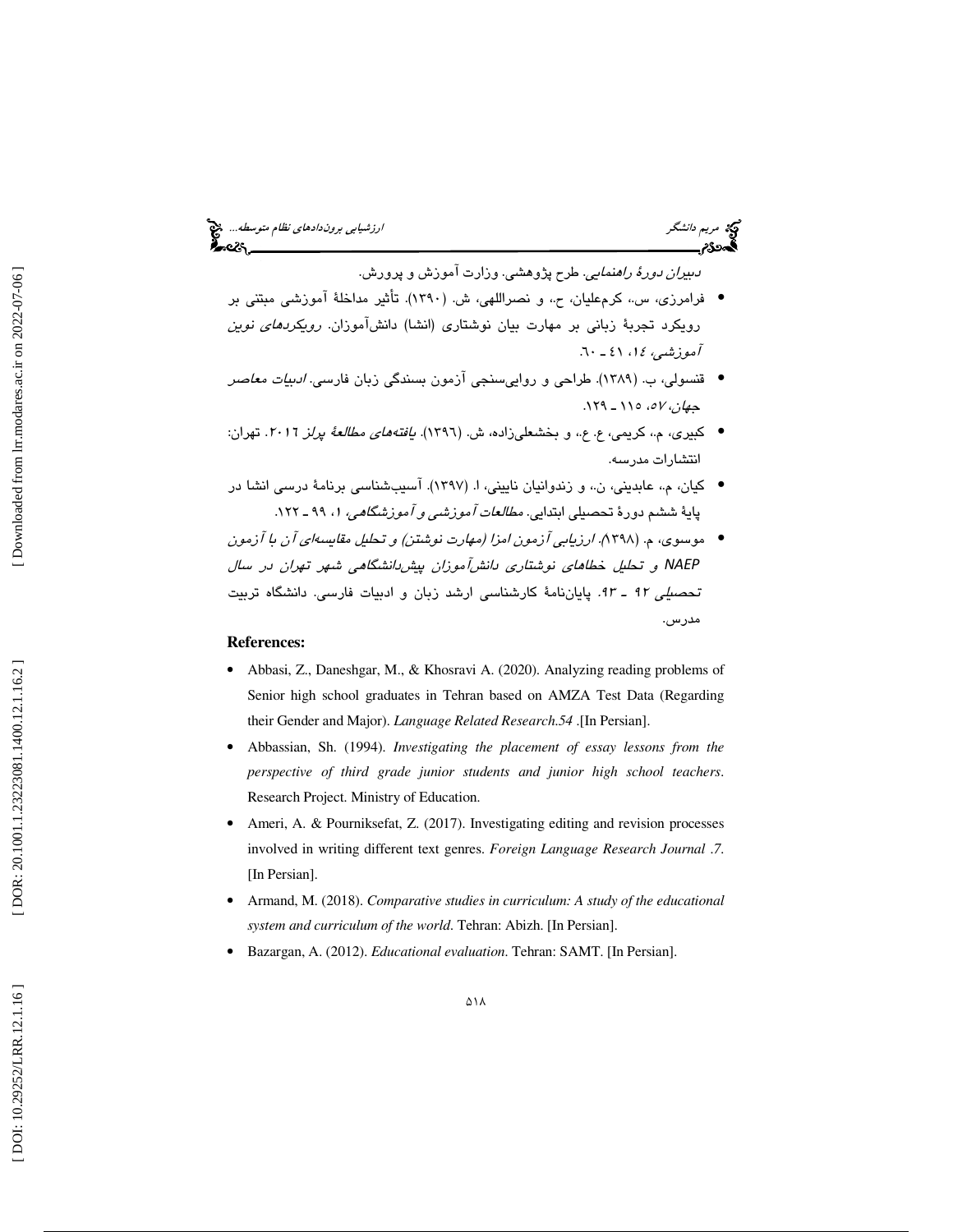#### جستار*هاي زباني هي المرديبهشت 14*00 المرديبي في المرديب المرديبي المرديبهشت 1400 هجرا بعد المرديب المرديب محصولا

- Danay Tousi, M. (2012). Composition teaching in secondary school education, evidence from several leading countries, learners and Iran. *Articles from the Seventh International Conference on Persian Language and Literature.* [In Persian].
- Daneshgar, M. (2016). *Evaluation of Language Skills Literary Abilities of Graduates of Secondary Education in Tehran*. No. 91002219. Iran National Science Foundation.
- Daneshgar, M. (2017). Literary and linguistic skills evaluation (Case Study: Tehran Secondary School Students). *Language Related Research* .*36.* [In Persian].
- Daneshgar. M., et al. (2017). Evaluation of writing proficiency among graduates of secondary school: the case study of Tehran. *Literary Research* .*55*. [In Persian].
- Elhampour, H. (2005). Problems of Persian essay lessons in Khuzestan guidance school. *Educational Sciences and Psychology*. *2*. [In Persian].
- Ennaji, M. (2005). *Multilingualism, cultural identity, and education in Morocco*. New York: Springer.
- Faramarzi, S. et al. (2011). The Effects of language-experience approach basedintervention on writing expression of students. *New Educational Approaches.14*. [In Persian].
- Ghonsooly, B. (2010). Development and validation of a Persian proficiency test. *Research in Contemporary World Literature* .*57* . [In Persian].
- Haghshenas, M (2005). The role of language and literature in scientific advancement. *Journal of Literature and Human Sciences Faculty of Tehran University* .*173*. [In Persian].
- Idris, F., et. Al. (2012). The role of education in shaping youth's national identity. *Procedia - Social and Behavioral Sciences*. October 2012.59.
- Kabiri, M., et al. (2017). *Findings of the Pirls study 2016*. Tehran: Madrese. [In Persian].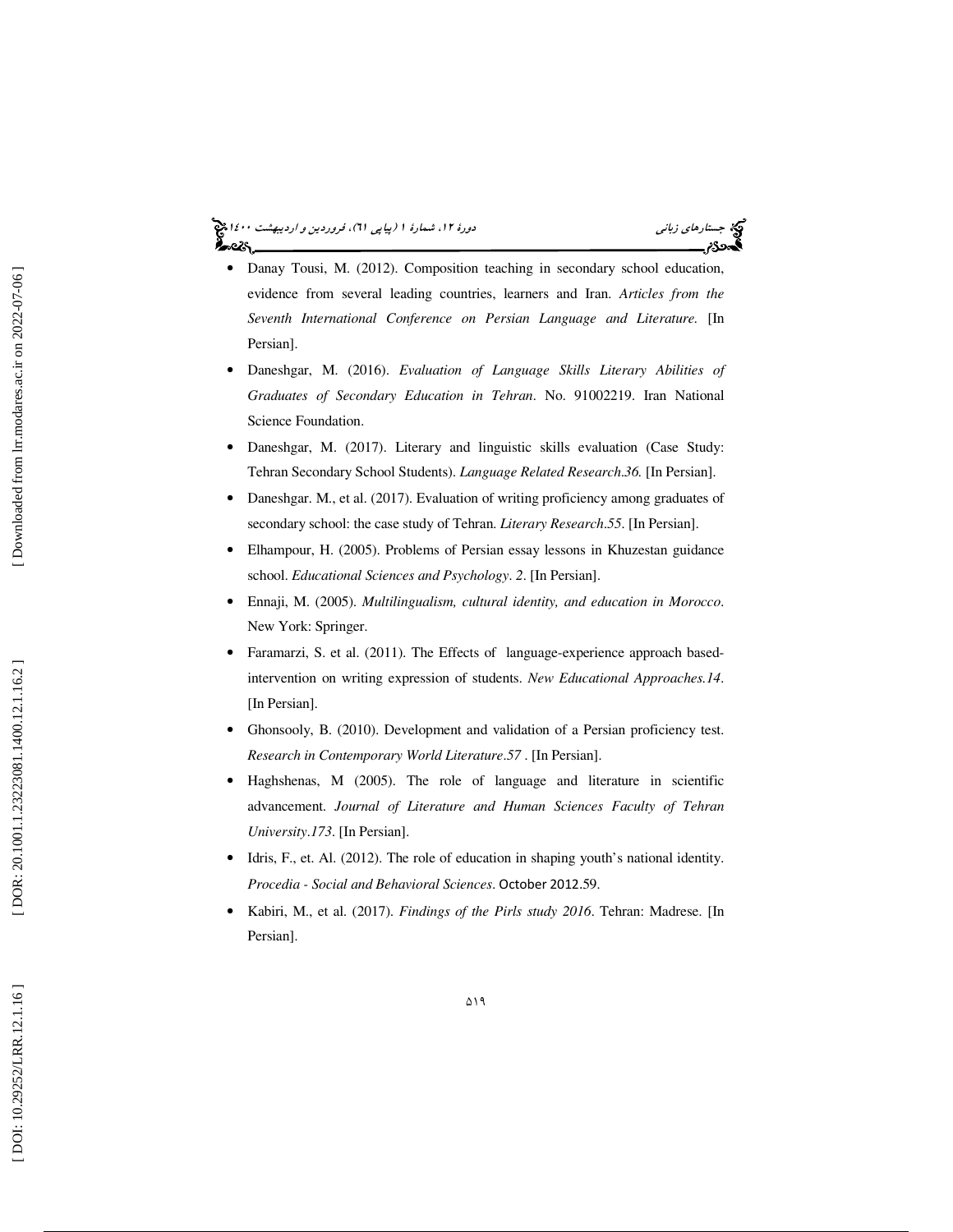#### مريم د*انشگر استفاده بين برون دادهاي نظام متوسطه...* مج<mark>ي</mark> આ પ્રે



- Khosravi, A. (2018). *Evaluation of AMZA Test (reading skill) and its comparison*  with the NAEP test and analysis of pre-university students reading problems in *Tehran in the academic year 2013-14.* Master's thesis in Persian language and literature. Tarbiat Modares University.[In Persian].
- Kian, M., et al. (2018). The pathology of the curriculum of the sixth grade of the elementary school. *Educational and scholastic studies* .*18*. [In Persian].
- Kim, H.J. (2004). National identity in Korean Curriculum. *Canadian Social Studies.* 38(3). (https://files.eric.ed.gov/fulltext/EJ1073922.pdf) 2019.10.15
- Mousavi, M. (2019). *Evaluation of AMZA Test (Writing skill) and its comparison*  with the NAEP test and analysis of pre-university students writing problems in *Tehran in the academic year 2013-14.* Master thesis in Persian Language and Literature. Tarbiat Modares University.[In Persian].
- Pasha Sharifi, H. & Z. Daneshpajooh, (2004), National assessment of achievement in Farsi language. *Quarterly Journal of Education*.. *79*. [In Persian].
- *Persian Language and Literature Secondary school curriculum guide* (2007). Tehran: Office of Planning and writing textbooks. [In Persian].
- *Persian language1* (2014). Tehran: Iran Textbook Publishing Company. [In Persian].
- *Persian language2* (2014). Tehran: Iran Textbook Publishing Company. [In Persian].
- *Persian language3* (2014). Tehran: Iran Textbook Publishing Company .[In Persian].
- *Persian literature1* (2014). Tehran: Iran Textbook Publishing Company. [In Persian].
- *Persian literature2* (2014). Tehran: Iran Textbook Publishing Company. [In Persian].
- *Persian literature3* (2014). Tehran: Iran Textbook Publishing Company. [In Persian].
- Sahraei, R. & Shahbaz, M. (2013). "Content Analysis of Selected Sources of Teaching Persian based on the Neil Anderson's Model". *JTPSOL*. No.2. [In Persian].
- Smith, T. & Jarkko, L. (1998). *National Pride: A Cross-national Analysis*. Report No. 19. University of Chicago. The national science Foundation. (https://pdfs. semanticscholar.org) 2019.10.15